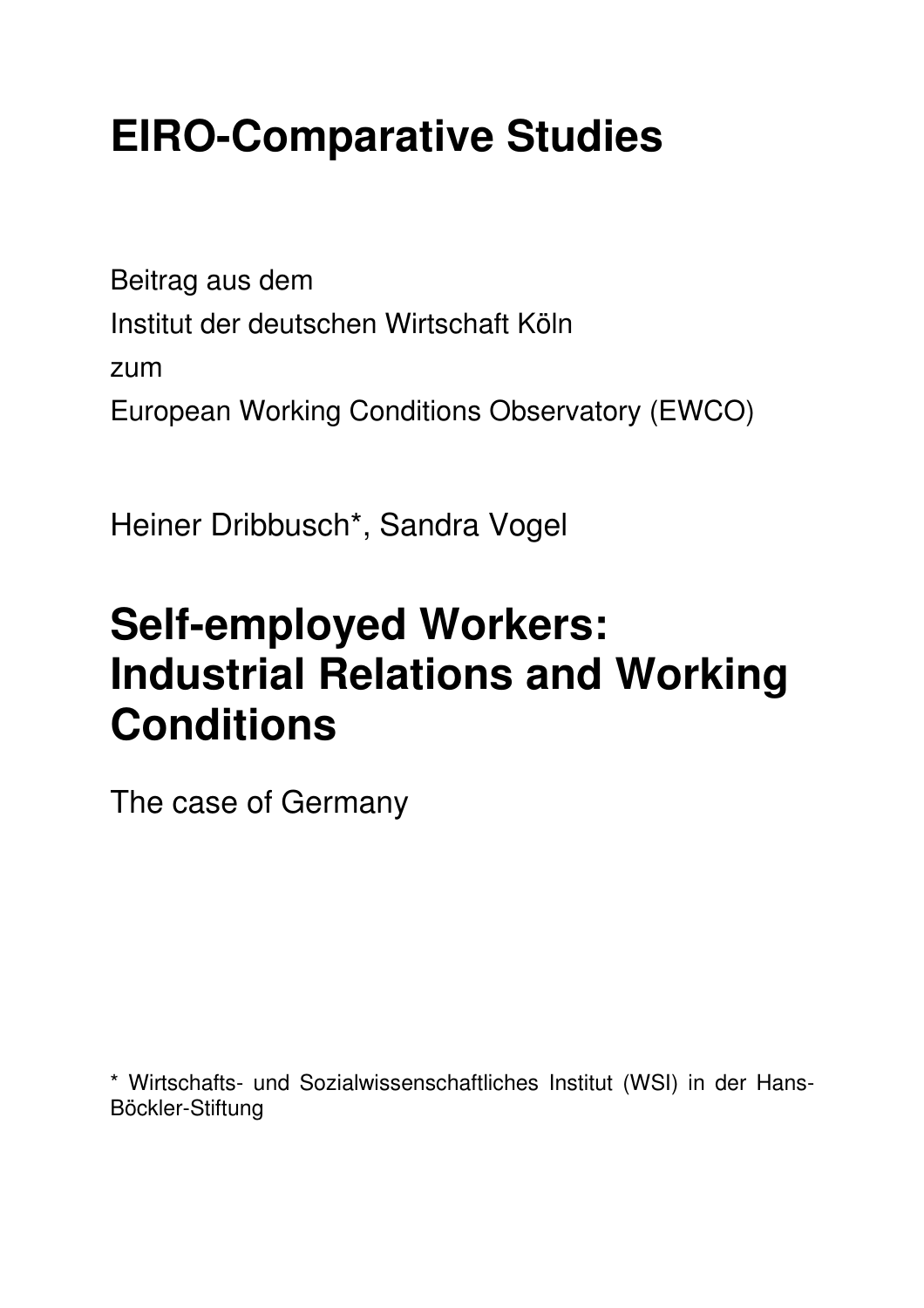#### **Content**

### **Abstract**

- **1 Legal provisions and social security**
- **2 Recent trends in self-employment with no employees**
- **3 Collective representation and collective bargaining**
- **4 Employment and working conditions**
- **5 The social partners' positions**
- **6 Commentary**
- **7 Annex Questionaire**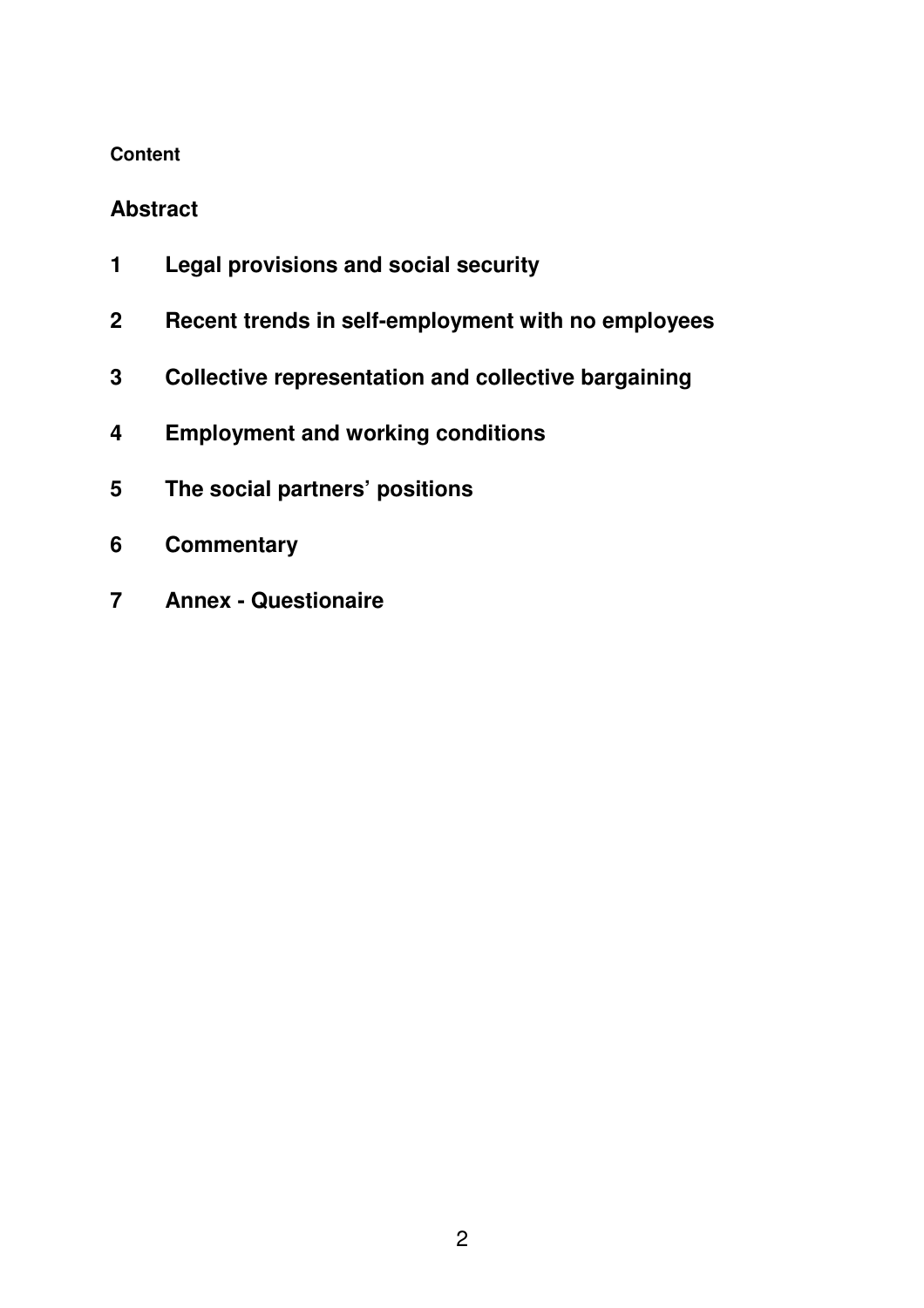#### **Abstract**

Generally speaking, the number of self-employed workers has risen steadily in the last couple of years. The group of self-employed workers is extremely heterogeneous as it comprises self-employed workers from the liberal professions, persons who are pursuing freelance activities as well as others engaging in low-paid professions. The prototype of selfemployed worker was once by definition excluded from collective forms of the social security system. However, recent years have seen a change concerning the social protection of self-employed workers. Furthermore, unions have tried to organise certain groups of self-employed workers, e.g. freelance journalists. Nonetheless, social partners scarcely represent great parts of self-employed workers due to the heterogeneity of the group.

# **1 Legal provisions and social security**

1.1 General definition of "self-employment"

In 1999, the Red-Green government coalition passed the Act to Promote Self-Employment (Gesetz zur Förderung der Selbständigkeit). This legislative act contained, for the first time, statutory criteria to help to distinguish between self-employment and 'economically dependent work'. It should be noted, however, that the Act aimed to eliminate the status of 'economically dependent employee'; that is, persons should either have the status of being self-employed or they should be regarded as an employee who is liable to pay social security contributions. The legislative rules provide the following five criteria to define 'economically dependent workers'.

An 'economically dependent' employee

- does not employ other employees who are subject to social security contributions
- usually works for only one contractor
- performs the same type of work that is also carried out by regular employees (in the case of the contractor, or other contractors conducting a similar business)
- carried out the same work as an employee prior to the present job
- cannot provide evidence of entrepreneurial activities (unternehmerisches Handeln).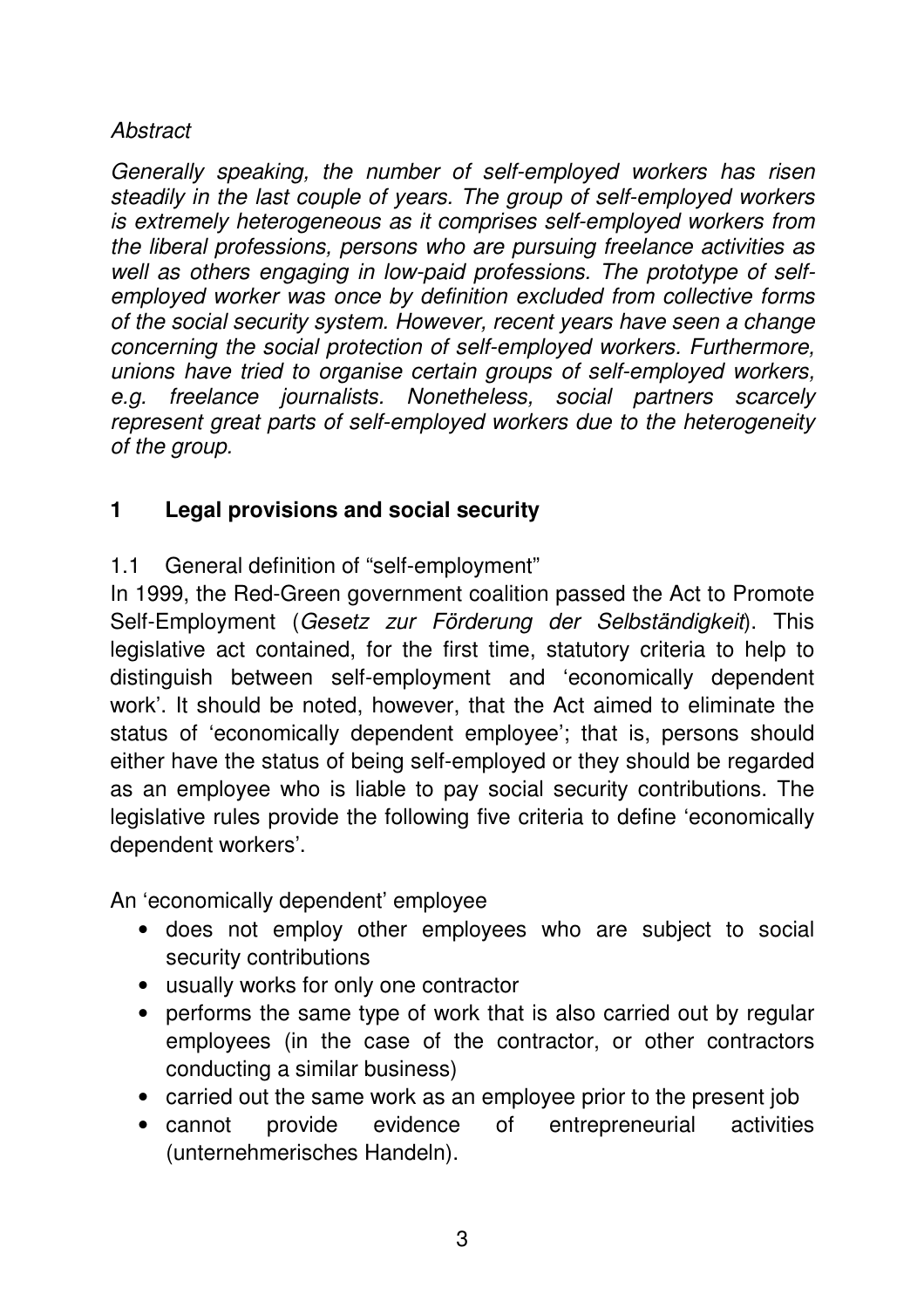A person is considered to be an employee when at least three of the previous criteria hold true.

Although the Act to Promote Self-Employment establishes the aforementioned set of criteria to define a person's employment status, a second set of criteria has been developed by the Federal Labour Court (Bundesarbeitsgericht, BAG). It is based on case law.

A person might be considered by the labour courts to 'be an economically dependent employee', when he or she:

- is dependent on the contractor's instructions in terms of the place of work
- is dependent on the contractor's instructions in terms of time of work
- is dependent on the contractor's instructions in terms of content of work
- is incorporated into the organisational structure of the contractor
- uses the production equipment of the contractor.

To be considered 'economically dependent', a person does not have to fulfil all five criteria. However, the labour courts evaluate, on a case by case basis, whether the criteria have enough weight.

## 1.2 Distinction between self-employed workers and employees

As a legacy of the social-security system that was introduced by Bismarck in the nineteenth century, self-employed workers are, on the whole, not covered by collective forms of social security. They are responsible for arranging their own old-age and health-care provisions as well as the financial funds that they can rely on during periods out of employment. However, recent years have seen a change with regard to the coverage of self-employed workers by the social security system.

The protection of employees, on the other hand, was the main goal of Bismarck's reform. Therefore, employees are, to this day, covered by the so-called statutory social security system. This system is composed of the following 'pillars': health insurance, unemployment insurance, oldage pensions, care insurance and accident insurance. The latter two were introduced in recent years. All schemes are statutory for employees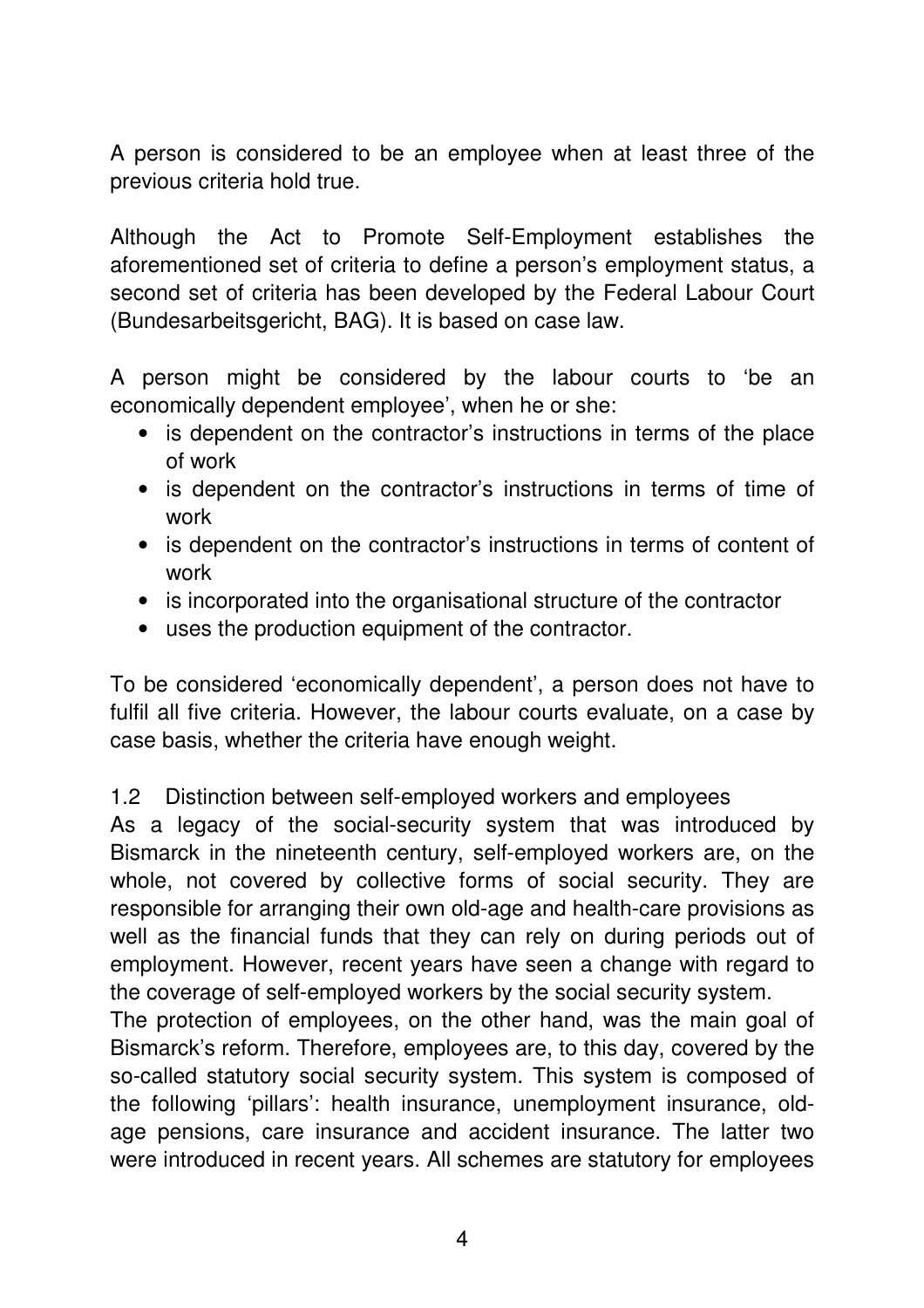and employers and contribution levels are linked to the employee's wages. Fifty per cent of the social security contributions are paid by the employer and the other fifty per cent is covered by the employee.

However, nowadays, self-employed workers can join a health insurance scheme, either private or statutory, on a voluntary basis. This means that self-employed workers can also choose not to be covered by any health insurance scheme. This volition surrounding health insurance was, amongst other things, a subject covered by the most recent health care reform. In spring 2007, the governing coalition adopted a reform package that requires self-employed workers who are currently not covered by a health insurance scheme to join a compulsory scheme. This new rule will come into effect on 1 January 2009.

Since 2006, self-employed workers can, furthermore, contribute, under certain conditions, to the public unemployment insurance scheme. The necessary pre-conditions are: self-employed workers must work at least 15 hours a week in their own business, they must have contributed to the unemployment insurance scheme for at least 12 months within the past two years or they must have already received 'unemployment benefit I', i.e. the former unemployment benefit, sickness or maternity benefits. Before 2006, self-employed workers had no access to statutory unemployment insurance programme.

#### 1.3 Self- employed with employees

Those who are self-employed and who also employ others should be regarded as the prototype of a self-employed worker. For a general discussion of their social security situation see 1.2a. Since exceptions to this rule are manifold, they are presented in the following section (1.2c).

## 1.4 Exceptions to the rule

Exceptions to the rule cited above include unemployed persons who successfully applied for a publicly funded start-up grant (Existenzgründungszuschuss, EXGZ) or for so-called 'bridge money' (*Überbrückungsgeld*). Both instruments are administered by the Federal Employment Agency (Bundesagentur für Arbeit, BA). In such instances, the BA grants public subsidies to unemployed persons who seek to leave unemployment by setting up their own business; that is, by moving from unemployment to self-employment.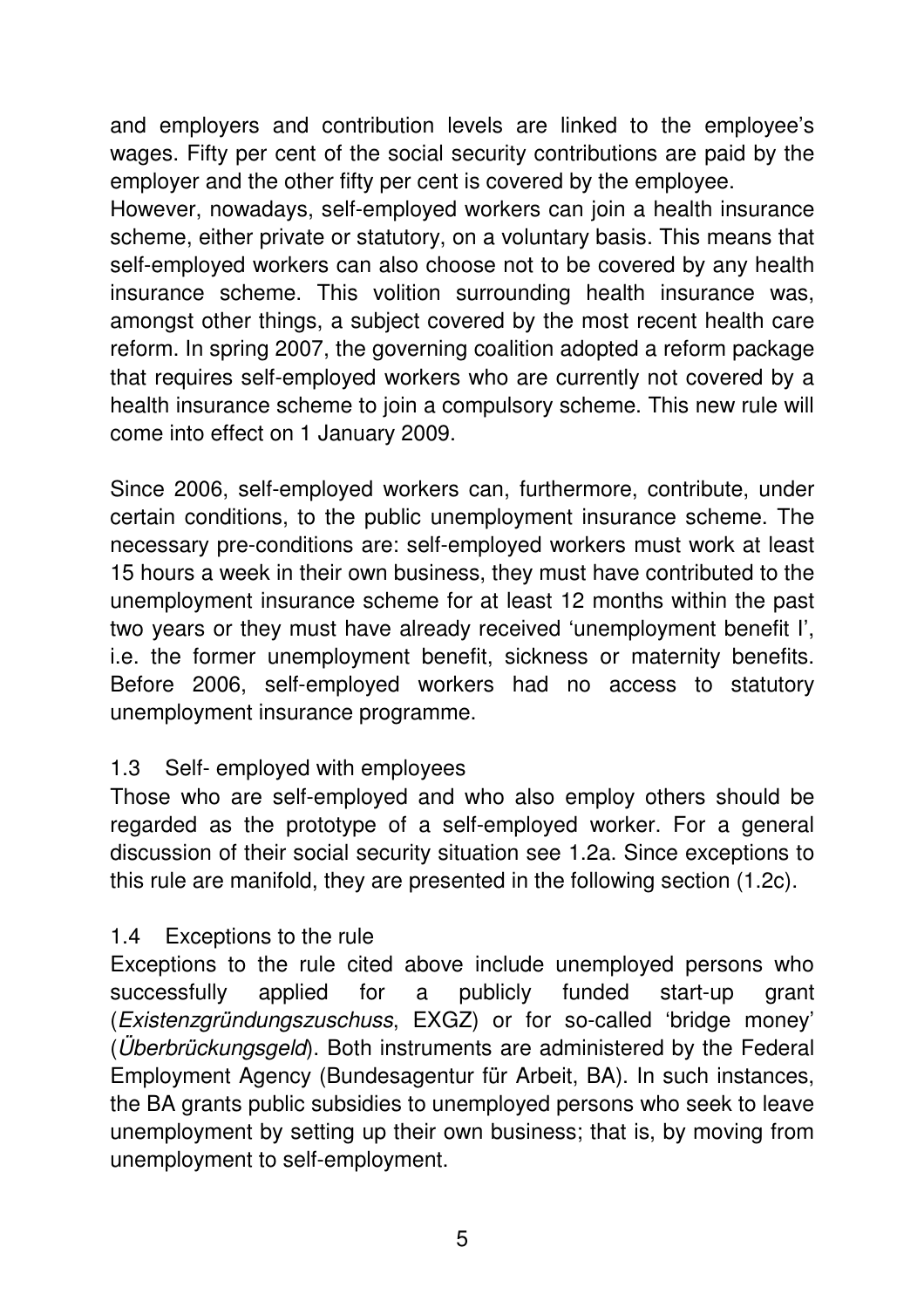In this context, recipients of 'bridge money' are, firstly, granted a subsistence allowance. Secondly, the 'bridge money' covers the payment of their social security contributions (health and unemployment insurance, statutory old-pension scheme). It can be used for this latter purpose for a period of up to six months after the business has been established.

An EXGZ, on the other hand, can be granted for a maximum of three years after the setting up of a business. Lone entrepreneurs are granted a monthly allowance of EUR 600 in the first year, EUR 360 in the second year and, finally, EUR 240 in the third year. They are covered by the statutory old-age pension scheme as long as they are in receipt of an EXGZ. Lastly, recipients of an EXGZ obtain access to the statutory health, accident and nursing insurance schemes.

Another exception is self-employed workers who do not regularly employ an employee whose monthly payments exceed EUR 630 and who mainly work for one employer. Such lone entrepreneurs are required to contribute to the statutory old-age pension scheme. This does, however, contradict the rule that the self-employed should not be covered by collective forms of social insurance schemes. Moreover, self-employed workers 'similar to an employee' (arbeitnehmerähnliche Person) who are 58 or older are exempt from the statutory pension scheme.

Finally, the category of the so-called 'traditionally self employed' already enjoy some form of social protection. Linked to their occupation, the 'traditionally self-employed' are faced with a variety of regulations concerning their access to social security programmes. Home workers are to be covered by all branches of the social security system. Teachers and educational staff, nurses, as well as midwives have to contribute to the statutory pension scheme.

In addition, special social funds (Sozialkassen) were set up for crafts people, farmers, artists and journalists. These social funds are partially paid for by the state. Finally, some groups such as physicians, pharmacists, lawyers, and tax consultants maintain compulsory pension schemes.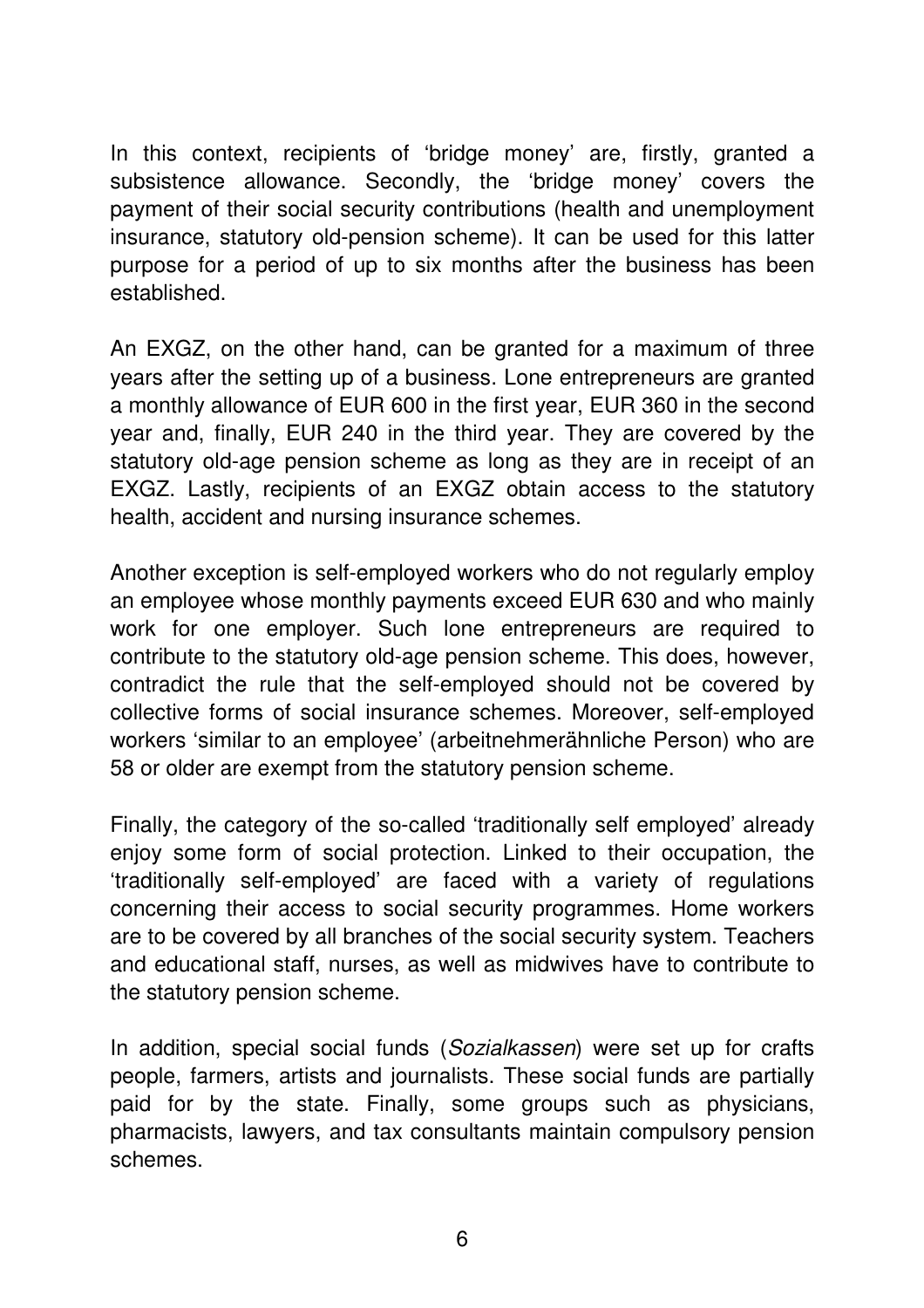Generally speaking, there are no statistics that differentiate between certain categories within the group of 'economically dependent workers' or between contractual relationships that are to be regarded as mid-way between self-employment and 'economically dependent' employment. However, qualitative research indicates that the group of 'economically dependent workers' is fairly heterogeneous.

Trade unions highlight that certain industries, such as retail, meat processing, transportation, and private services, such as nursing and teaching, tend to convert regular employment relationships into 'economically dependent work' as a means to reduce costs.

It should, furthermore, be noted that the Act to Promote Self-Employment did not intend to regulate 'economically dependent' work. The Act, therefore, 'only' established the aforementioned criteria (see 1.1) to distinguish between self-employed workers and 'economically dependent workers'. The law does not automatically entitle a person who is considered to fall within the definition of 'employee' to all social security benefits.

The law, however, does state that an 'economically dependent worker' needs to be covered by the social security system; that is, by health insurance, the old age pension system, and unemployment insurance. In practice, some problems evolve from the status of being considered an 'economically dependent' worker. It, moreover, stipulates that the burden of proof is with the social security administration. In other words, the social security administration has to prove that a person is 'economically dependent' on one employer. However, as long as the employer in question cannot be identified by the social security administration, economically dependent workers have to pay their own social-security contributions.

#### **2 Recent trends in self-employment with no employees**

Table 1, 2 and 3 indicate that self-employment is, generally speaking, on the rise. When comparing the data from 2002 with the latest available data from 2005, it should be noted that the numbers of those who are self-employed rose from 4,068,000 in 2002 to 4,501,000 in 2005. It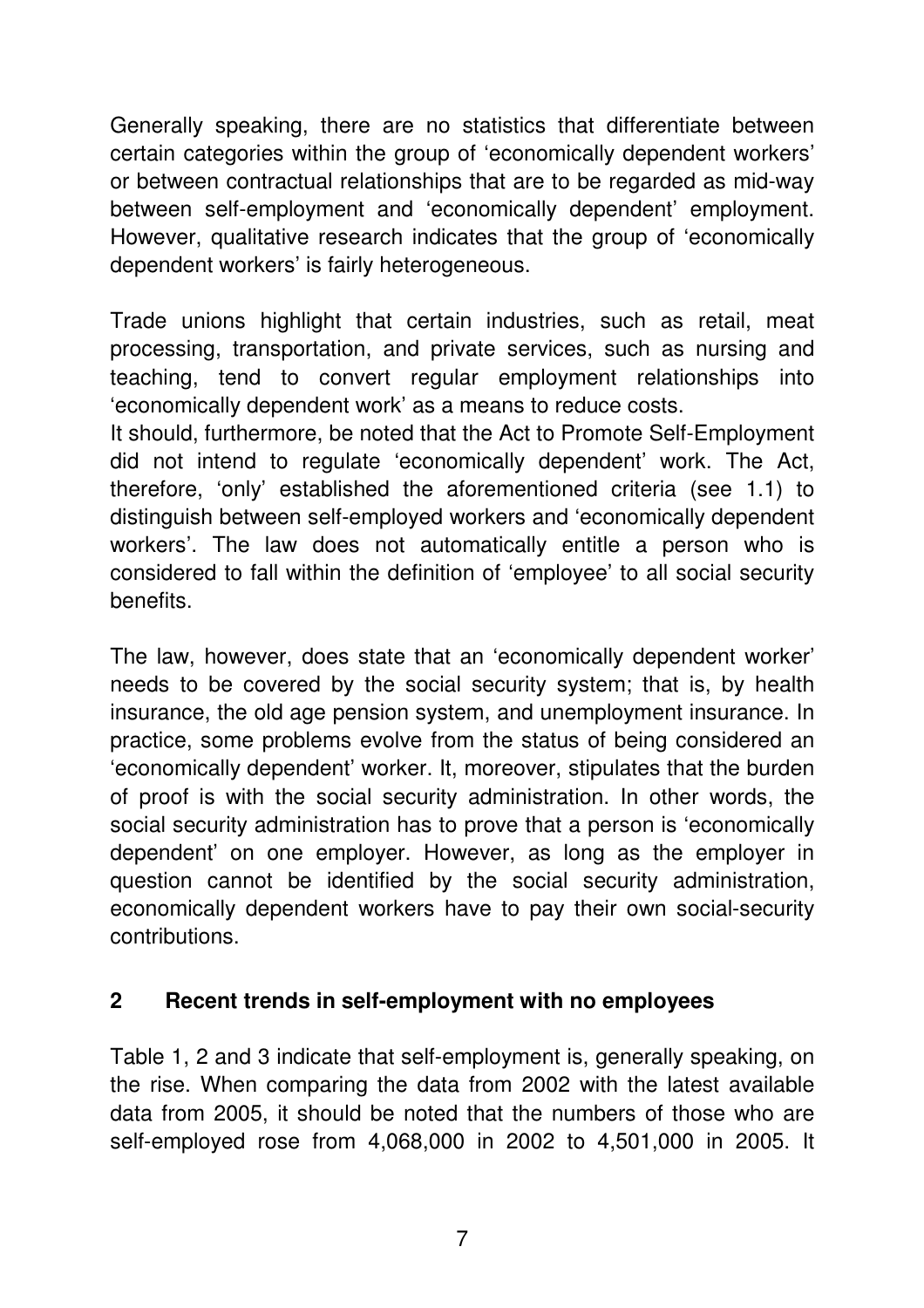should, furthermore, be noted that female self-employed workers represent a growing proportion of all self-employed workers. Their share rose from 39.04% in 2002 to 43.1% in 2005.

|                          | 2002   |        | 2003   |        |        | 2004   |        | 2005   |  |
|--------------------------|--------|--------|--------|--------|--------|--------|--------|--------|--|
|                          | Men    | Women  | Men    | Women  | Men    | Women  | Men    | Women  |  |
| (1,000)                  |        |        |        |        |        |        |        |        |  |
| Self-employed<br>(To-    | 2,628  | 1,026  | 2,678  | 1,066  | 2,740  | 1,112  | 2,852  | 1,228  |  |
| $tal)^*$                 |        |        |        |        |        |        |        |        |  |
| with<br>Self-employed    | 1,382  | 415    | 1,374  | 410    | 1,361  | 416    | 1,358  | 430    |  |
| employees                |        |        |        |        |        |        |        |        |  |
| Self-employed<br>with-   | 1,247  | 611    | 1,304  | 656    | 1,379  | 696    | 1,494  | 798    |  |
| out employees            |        |        |        |        |        |        |        |        |  |
| family<br><b>Helping</b> | 93     | 414    | 93     | 292    | 95     | 307    | 102    | 318    |  |
| members                  |        |        |        |        |        |        |        |        |  |
| Employees**              | 17,615 | 14,853 | 17,225 | 14,818 | 16,846 | 14,559 | 17,181 | 14,885 |  |

**Table 1: Recent trends in self-employment by gender (2002-2005)\*\*\*** 

Women represent a growing number of self-employed workers

Source: Federal Statistical Office (destatis): Micro Census data 2002, 2003, 2004, and 2005.

\*Definition applied by destatis includes persons who head an establishment or a workplace as (co-) owners, leaseholders or as self-employed craftsperson as well as self-employed sales representatives/sales persons. In other words, the definition includes freelance activities.

\*\* Civil servants, employees, workers and trainees.

\*\*\* Table includes rounding differences.

As Table 2 and 3 indicate, the ratio of foreign self-employed workers continues to rise. In 2002 7.5% of all self-employed workers were foreigners. In 2005, this figure had risen to 8.9%.

#### **Table 2: Number of German and foreign employees and self-employed by age range (2002)\*\*\***

|         | <b>Total</b> | The majority of definant son chiployed workers were aged between 60 to 50 years<br>German citizenship |  |  |  |  |  |  |                                                                |
|---------|--------------|-------------------------------------------------------------------------------------------------------|--|--|--|--|--|--|----------------------------------------------------------------|
|         |              | $15-20$                                                                                               |  |  |  |  |  |  | 20-25   25-35   35-45   45-55   55-60   60-65   Above 65 years |
| (1,000) |              |                                                                                                       |  |  |  |  |  |  |                                                                |

The majority of German self-employed workers were aged between 35 to 55 years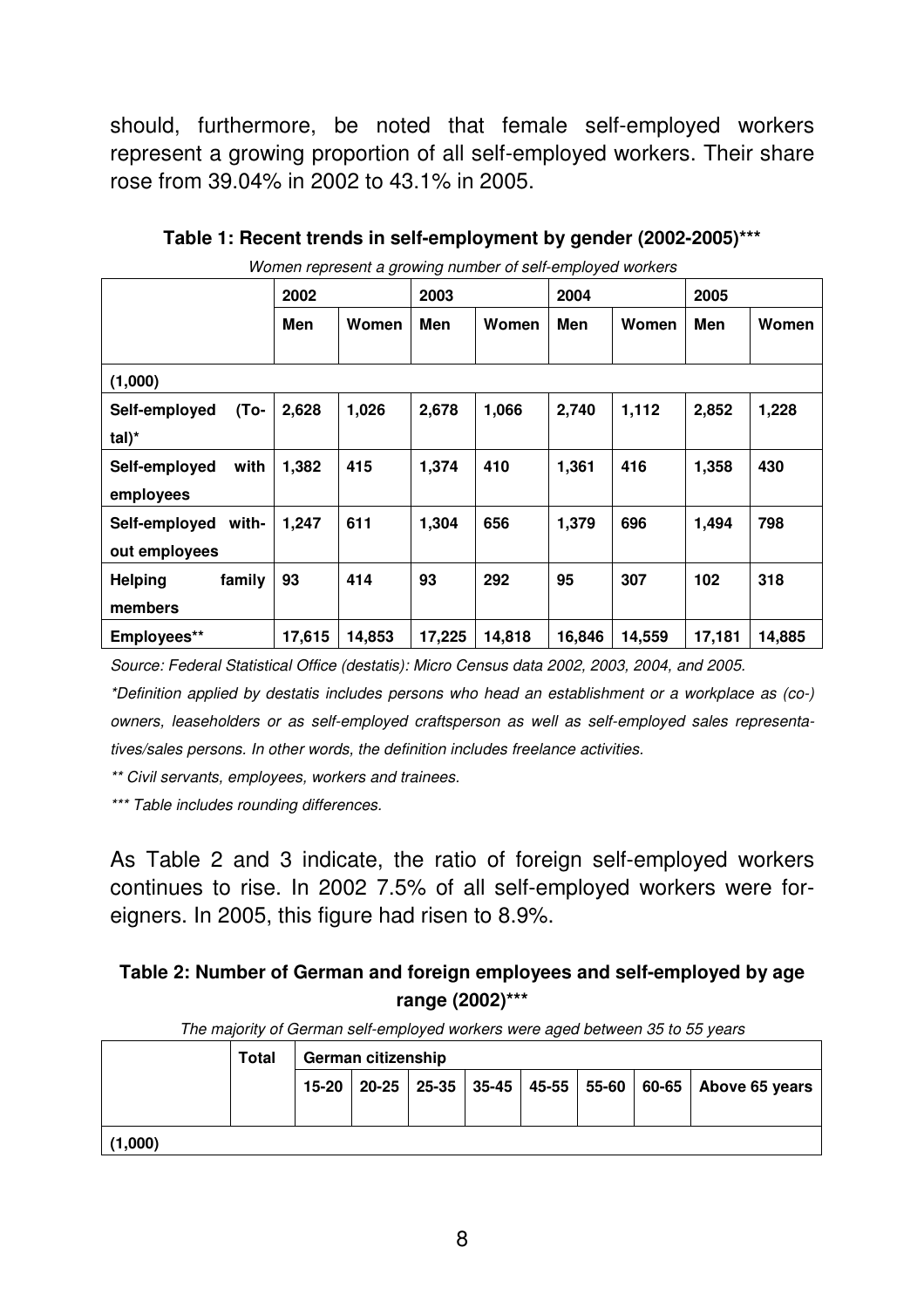| Self-employed* | 3,764               | 15    | 55    | 501   | 1,167 | 1,080 | 383   | 340   | 223 |
|----------------|---------------------|-------|-------|-------|-------|-------|-------|-------|-----|
| Employees**    | 29,723              | 1,181 | 2,573 | 6,513 | 8,925 | 7,127 | 2,232 | 991   | 181 |
|                | Foreign citizenship |       |       |       |       |       |       |       |     |
| Self-employed* | 304                 | ٠     | 12    | 73    | 99    | 80    | 22    | 11    | 6   |
| Employees**    | 2746                | 103   | 294   | 877   | 704   | 537   | 171   | 52    | 8   |
|                |                     | Total |       |       |       |       |       |       |     |
| Self-employed* | 4,068               | 16    | 67    | 573   | 1,266 | 1,160 | 405   | 351   | 229 |
| Employees**    | 32,469              | 1,283 | 2,867 | 7,390 | 9,629 | 7,664 | 2,403 | 1,044 | 189 |

Source: Federal Statistical Office (destatis): Micro Census data 2002.

\*Definition applied by destatis includes persons who head an establishment or a workplace as (co-) owner, leaseholder or as self-employed craftsperson as well as self-employed sales representatives/ sales persons. In other words, the definition includes freelance activities as well as helping family members..

\*\*Civil servants, employees, workers and trainees.

\*\*\* Table includes rounding differences

It should be noted that foreign self-employed workers are slightly younger than German self-employed workers. Foreign self-employed workers concentrate in the age groups between 20 to 25 years (2002: 17.9%, 2005: 16.2%) as well as 25 to 35 years (2002: 12.7%, 2005: 17%). The majority of self-employed German workers, on the other hand, are aged between 35 to 45 or 45 to 55 years.

#### **Table 3: Number of German and foreign employees and self-employed by age range (2005)\*\*\***

| r ordigir son chipioyed moners are onen younger than their demian counterparts |        |                     |           |       |           |       |       |       |                |
|--------------------------------------------------------------------------------|--------|---------------------|-----------|-------|-----------|-------|-------|-------|----------------|
|                                                                                | Total  | German citizenship  |           |       |           |       |       |       |                |
|                                                                                |        | 15-20               | $20 - 25$ | 25-35 | $35 - 45$ | 45-55 | 55-60 | 60-65 | above 65 years |
| (1,000)                                                                        |        |                     |           |       |           |       |       |       |                |
| Self-employed*                                                                 | 4,101  | 17                  | 69        | 502   | 1,324     | 1,178 | 436   | 312   | 263            |
| Employees**                                                                    | 29,418 | 1,172               | 2,589     | 5,776 | 8,921     | 7,356 | 2,359 | 1,008 | 237            |
|                                                                                |        | Foreign citizenship |           |       |           |       |       |       |                |
| Self-employed*                                                                 | 400    | $\blacksquare$      | 13        | 103   | 128       | 93    | 34    | 15    | 10             |
| Employees**                                                                    | 2,647  | 74                  | 245       | 821   | 751       | 470   | 209   | 67    | 10             |
|                                                                                |        |                     |           |       |           |       |       |       |                |
| Self-employed*                                                                 | 4,501  | 20                  | 82        | 604   | 1,452     | 1,271 | 471   | 327   | 273            |
| Employees**                                                                    | 32,066 | 1,246               | 2,834     | 6,598 | 9,671     | 7,827 | 2,568 | 1,075 | 246            |

Foreign self-employed workers are often younger than their German counterparts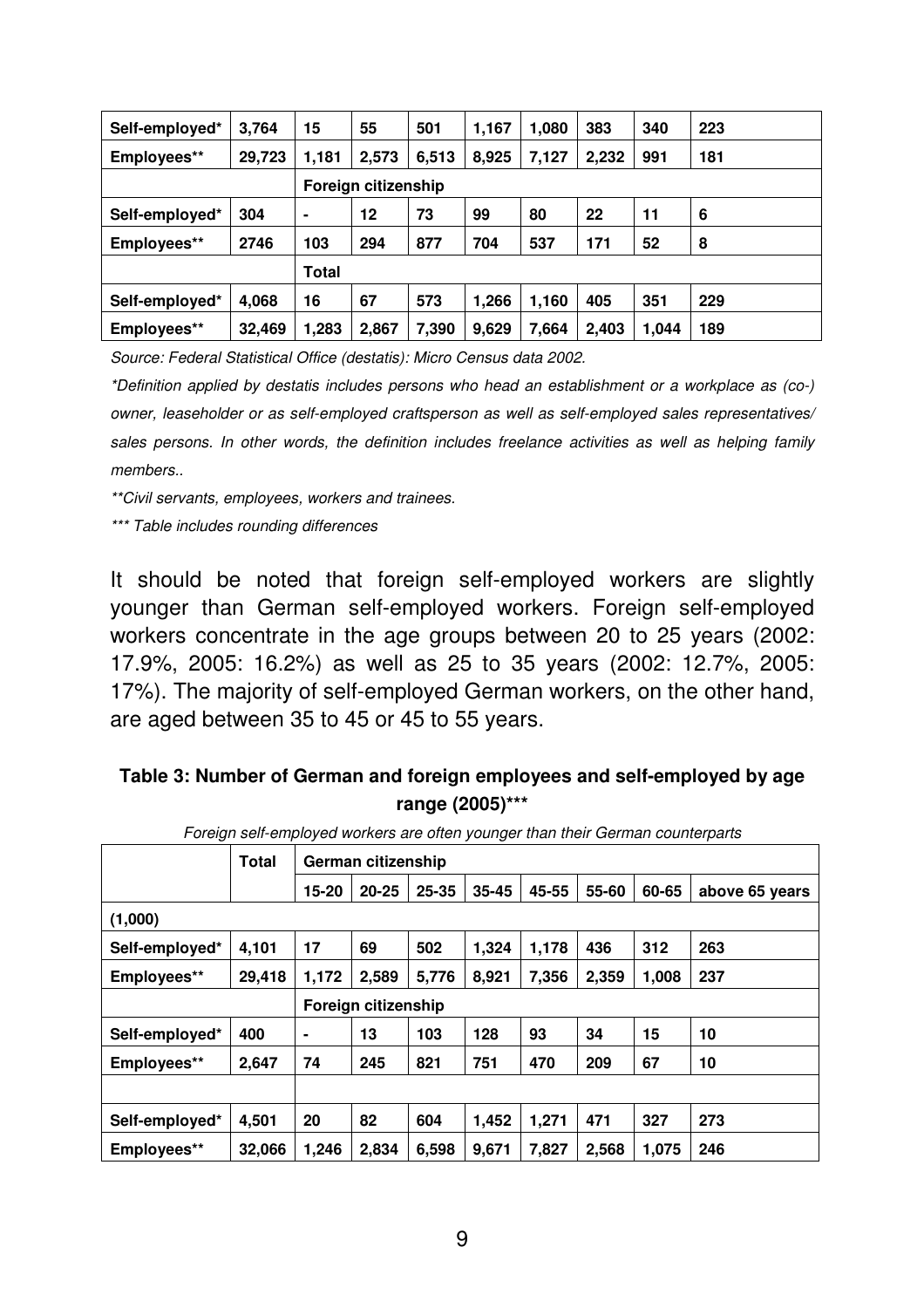Source: Federal Statistical Office (destatis): Micro Census data, reporting date: 2005.

\*Definition applied by destatis includes persons who head an establishment or a workplace as (co-) owner, leaseholder or as self-employed craftsperson as well as self-employed sales representatives/ sales persons. In other words, the definition includes freelance activities as well as helping family members.

\*\*Civil servants, employees, workers and trainees.

\*\*\* Table includes rounding differences.

The BA provides certain data on the distribution of EXGZ and 'bridge money', since it administers both instruments. Studies outline that a rising percentage of lone entrepreneurs start their business out of unemployment using public subsidies, such as an EXGZ or 'bridge money.' It should be, however, noted that the data below only represent the development of the above-mentioned BA instruments. This means that the data provided below cannot be considered to be representative for all contractual relationships mid-way between dependent employment, self-employment and economically dependent employment. Since its introduction in 2003, the EXGZ has developed fairly well. As Table 4 shows, 40,289 unemployed persons were granted an EXGZ. Nearly 60% of the recipients were male, 40% female. By 2006, the total number of EXGZ recipients had increased fivefold. The gender gap between recipients has diminished (51.8% male recipients, 48.2% female recipients).

The BA provides certain data on the distribution of EXGZ and 'bridge money', since it administers both instruments. Studies outline that a rising percentage of lone entrepreneurs start their business out of unemployment using public subsidies, such as an EXGZ or 'bridge money.' It should be, however, noted that the data below only represent the development of the above-mentioned BA instruments. This means that the data provided below cannot be considered to be representative for all contractual relationships mid-way between dependent employment, selfemployment and economically dependent employment.

Since its introduction in 2003, the EXGZ has developed fairly well. As Table 4 shows, 40,289 unemployed persons were granted an EXGZ. Nearly 60% of the recipients were male, 40% female. By 2006, the total number of EXGZ recipients had increased fivefold. The gender gap be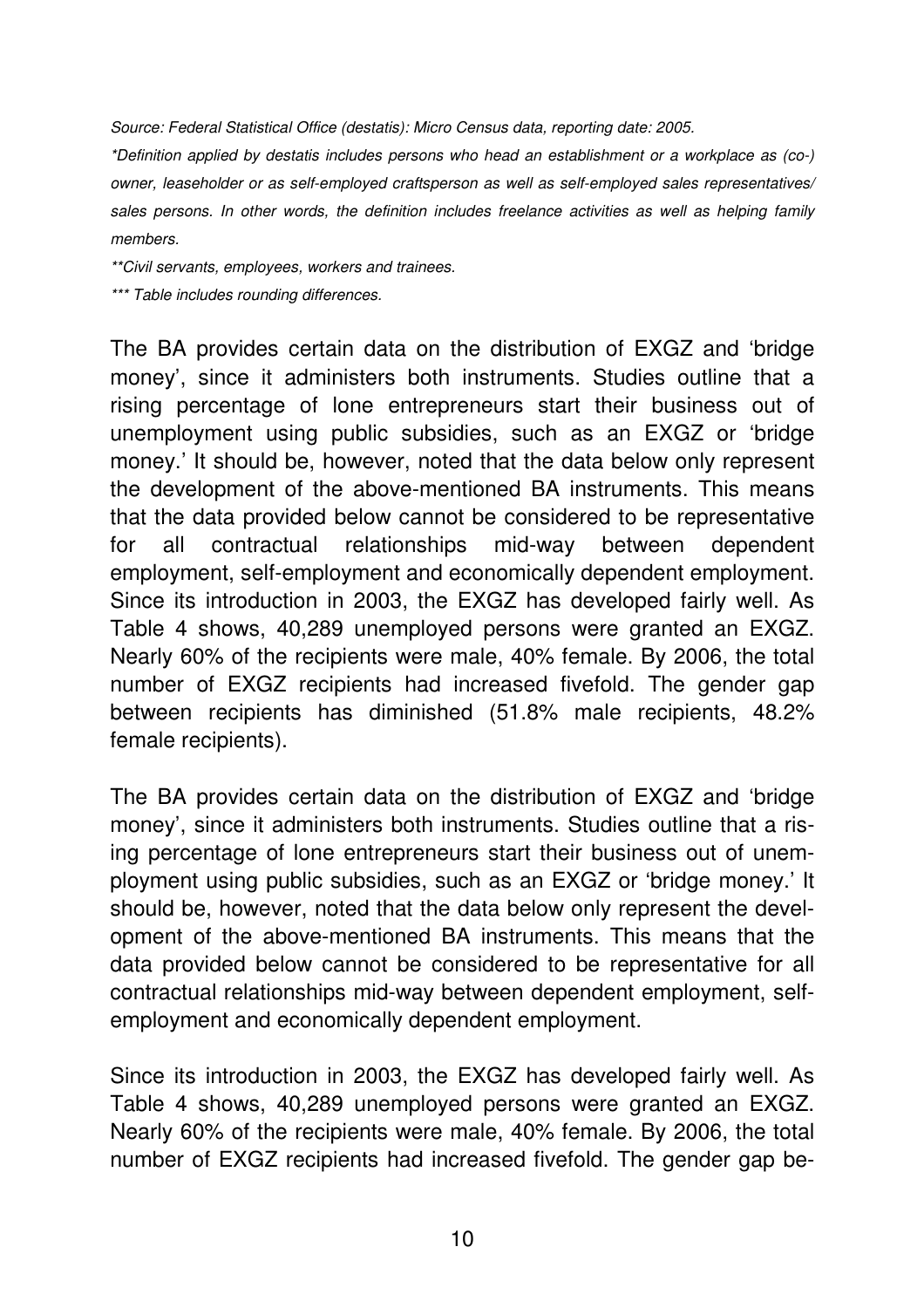tween recipients has diminished (51.8% male recipients, 48.2% female recipients).

| Year | <b>EXGZ</b> (recipients) |             |               |  |  |  |  |  |
|------|--------------------------|-------------|---------------|--|--|--|--|--|
|      | <b>Total</b>             | <b>Male</b> | <b>Female</b> |  |  |  |  |  |
| 2003 | 40,289                   | 24,036      | 16,252        |  |  |  |  |  |
| 2004 | 150,744                  | 87,269      | 63,475        |  |  |  |  |  |
| 2005 | 233,601                  | 129,153     | 104,448       |  |  |  |  |  |
| 2006 | 209,921                  | 108,835     | 101,086       |  |  |  |  |  |

#### **Table 4: Number of EXGZ Recipients (2003-2006)\***

Start-ups subsidised from EXGZ funds has risen steadily

Source: BA

\*Preliminary figures that refer to the dataset from 28 March 2007.

During its introduction, the EXGZ was heavily criticised. This was mainly because its critics believed that it would only duplicate the already existing 'bridge money'. However, the number of 'bridge money' recipients has not decreased significantly. As Table 5 indicates, a total of 73,252 unemployed persons were granted 'bridge money' in 2003 (male: 73.4%, female: 26.6%) compared to 63,153 recipients (male: 71.2%, female: 28.8%) in 2006.

**Table 5: Number of 'Bridge Money' Recipients (2003-2006)\*** 

| Year | 'Bridge-Money' (recipients) |             |        |  |  |  |  |
|------|-----------------------------|-------------|--------|--|--|--|--|
|      | <b>Total</b>                | <b>Male</b> | Female |  |  |  |  |
| 2003 | 73,252                      | 53,745      | 19,507 |  |  |  |  |
| 2004 | 83,555                      | 62,287      | 21,268 |  |  |  |  |
| 2005 | 82,993                      | 60,461      | 22,532 |  |  |  |  |
| 2006 | 63,153                      | 44,945      | 18,207 |  |  |  |  |

Allocation of 'Bridge Money' remains stable

Source: BA

\*Preliminary figures that refer to the dataset from 28 March 2007.

When comparing the two instruments, attention should be paid to the gender gap. In 2006, nearly as many women as men started a business via an EXGZ. However, 'bridge money' recipients were mostly male. This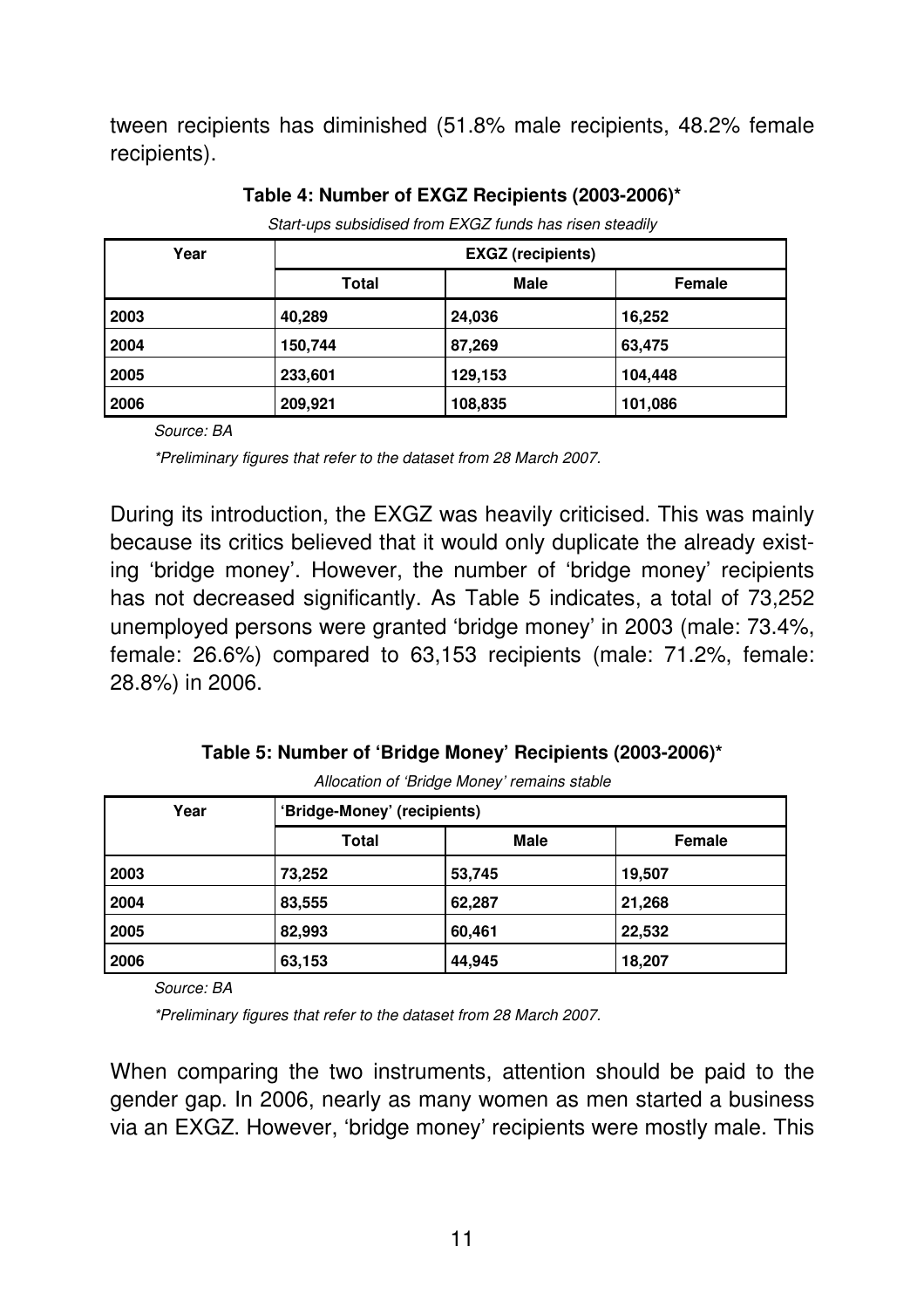may be a result of the different characteristics and time frames of the EXGZ and 'bridge money' programmes.

As an analysis by the BA shows, the EXGZ is more attractive to persons who obtained a relatively low income prior to receiving EXGZ. An EXGZ can be granted for up to three years and can involve part-time work ('bridge money': six months, full-time work). A lower income would, amongst other things, be obtained by part-time workers. This latter group is characterised by a high female proportion. Therefore, one might assume that women start their entrepreneurial career on a part-time basis in order, for example, to supplement their own or their family's income. The finding from a study by Lauxen-Ulbricht and Leichter corresponds with the BA analysis. Lauxen-Ulbricht and Leichter also indicated that self-employed women prefer to work part-time; that is, fewer than 20 hours a week or engage in evening work.

#### **3 Collective representation and collective bargaining**

#### 3.1 Trade associations

There are very many trade associations that organise self-employed workers without employees, although there are no overall figures available on how many of these associations exist. Most of these trade associations are organised on an occupational or professional basis, that is they organise self-employed workers according to profession or occupation. Apart from associations representing self-employed workers in the so-called liberal professions (doctors, lawyers, architects etc.), there is a considerable but unknown number of associations representing self-employed workers without employees. The occupations spread across almost all industries. Major sectors where such associations exist are health care (e.g. nurses, speech therapists, physiotherapists), the media and culture sector (e.g. musicians, actors, journalists, freelance translators and interpreters, freelance proofreaders, free lance designers) and the IT sector (e.g. software developers, IT consultants).

There is no overall umbrella organisation for these trade and professional associations. The confederation of liberal professions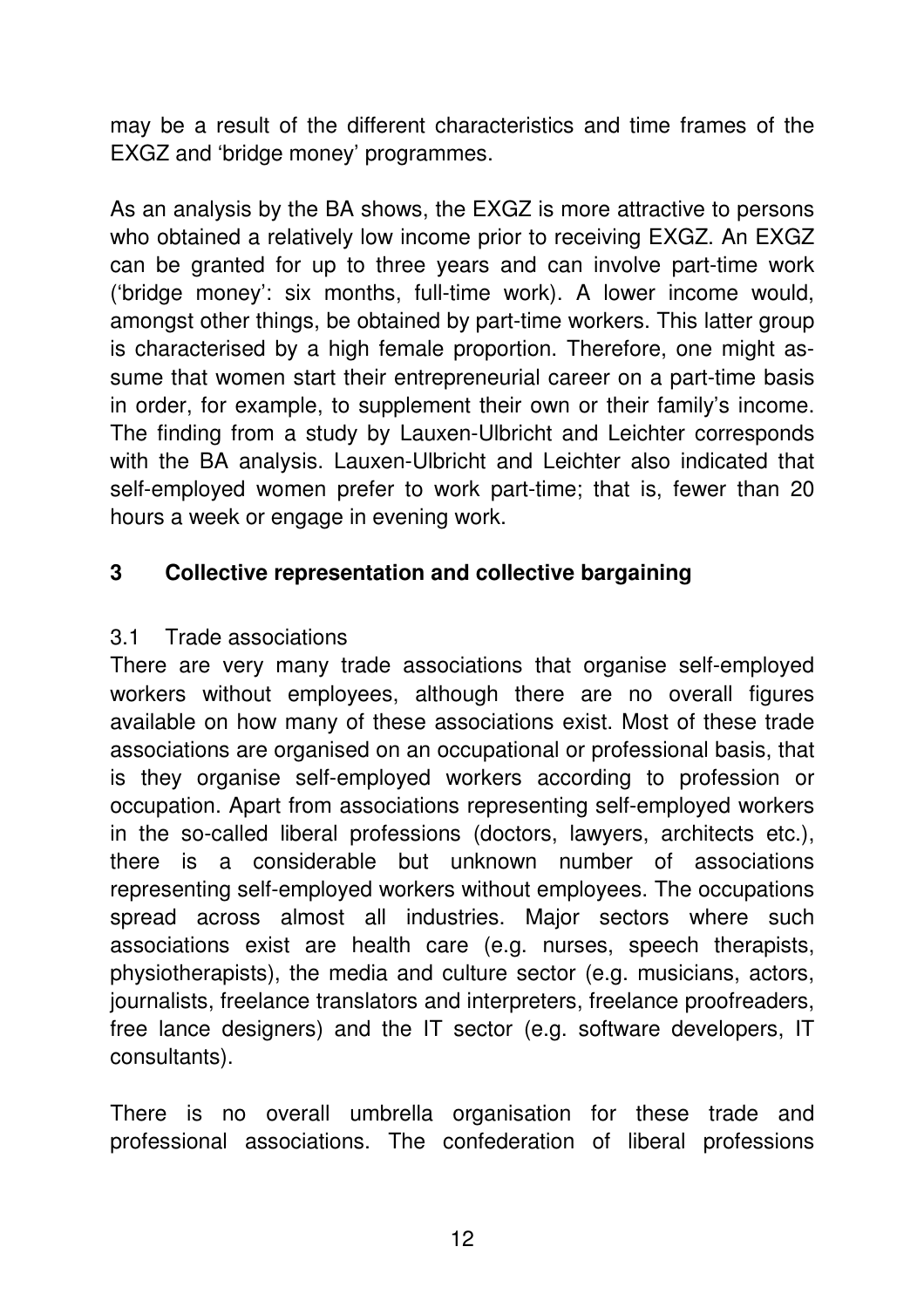(Bundesverband der Freien Berufe, BfB) covers 70 associations. Most, but not all of them, cover self-employed workers in the liberal professions (doctors, architects, lawyers etc). Many associations, however, are not affiliated to an umbrella organisation, which makes it very difficult to gain an overview of the total number of organisations. The associational domain of the trade associations is often rather narrow. Many organise only comparatively small occupational groups of self-employed workers, like for example the association of freelance proofreaders and editors (Verband der Freien Lektorinnen und Lektoren, VFLL) or the German Society of Cinematographers (Bundesverband Kamera, bvk), an association of freelance directors of photography. Furthermore, some trade associations organise dependent employees and self-employed workers alike, e.g. the German Federal Association for Speech Therapy (Deutscher Bundesverband für Logopädie, dbl).

Due to the fragmented nature of the organisational landscape it is neither possible to assess the total number of trade associations organising selfemployed workers, nor to give reasonable estimates for overall membership in these associations. Some associations, as for example the VFLL and the dbl, publish membership figures but many associations do not. Furthermore, as the total number of self-employed people in the varying membership domains cannot be assessed, it is virtually impossible to make any reasonable estimation about density rates.

#### 3.2 Trade unions

There are several trade unions which are not only open to dependent employees but organise freelancers and self-employed workers. The largest of these trade unions which organises - among others freelancers and self-employed workers without employees is the United Services Union (Vereinte Dienstleistungsgewerkschaft, ver.di) which is affiliated to the Confederation of German Trade Unions (Deutscher Gewerkschaftsbund, DGB). It is open to freelancers and self-employed workers in a wide range of service industries. In 2006 about 30,000 of the 2.2 million members of ver.di were self-employed.

The main focus of ver.di is on self-employed workers in the media and culture sector. There are several organisations associated with ver.di which organise self-employed workers. The Association of German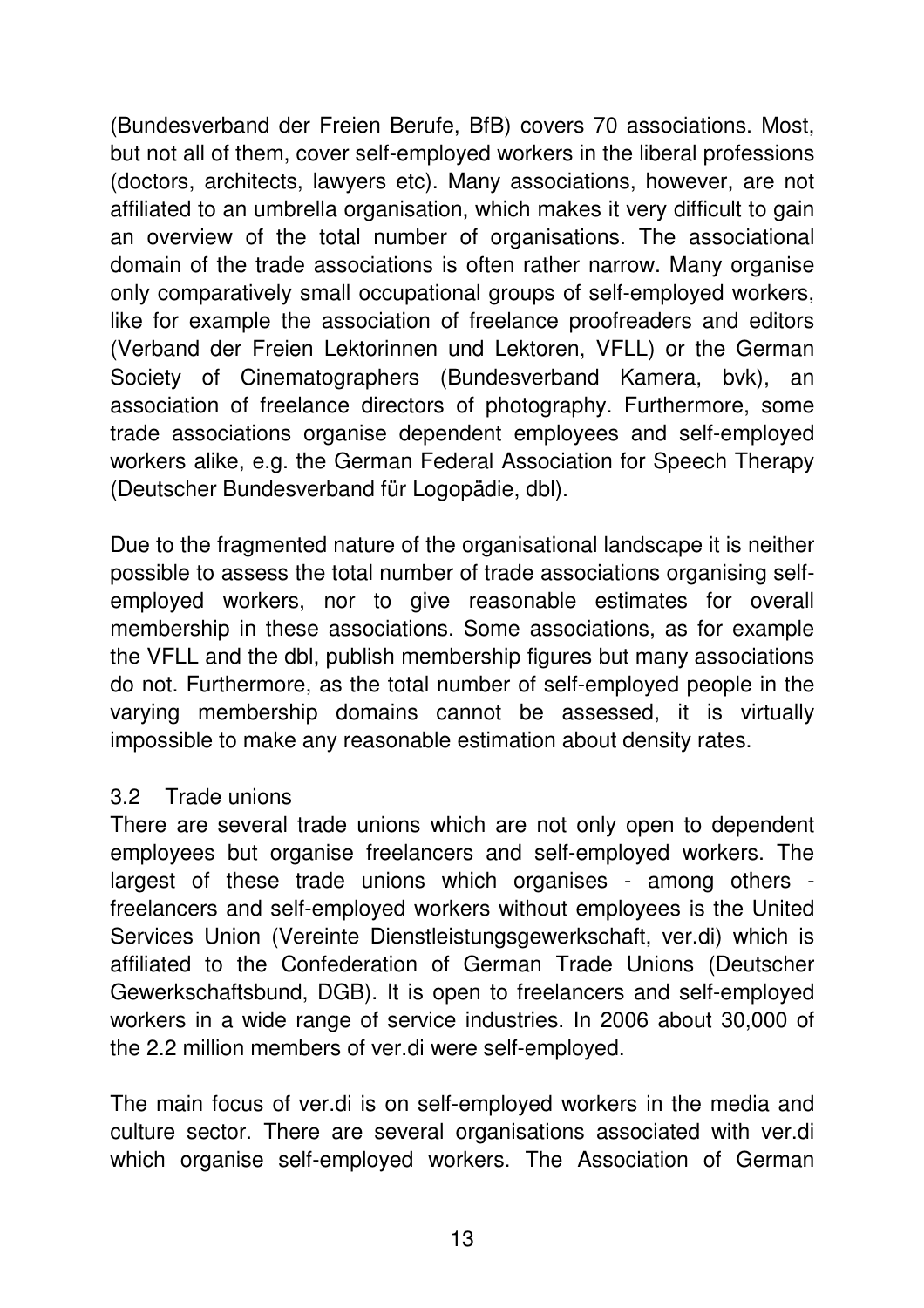Writers (Verband deutscher Schriftsteller, VS) is a trade group within ver.di. The association of German speaking translators of literature (Verband deutschsprachiger Übersetzer literarischer und wissenschaftlicher Werke, VdÜ) is associated to the VS. The German Union of Journalists (Deutsche Journalistinnen und Journalisten Union, dju) is not an associated body but an integrated trade group of ver.di.

The trade union has set up a special service network for freelancers and self-employed workers in various occupations in the media sector, called media fon. Media fon operates as a service agency and offers comprehensive advice and counselling for self-employed workers on matters of contract negotiation, remuneration and social security. It offers its services to self-employed workers who are members of the union. The legal service is exclusively available to members of ver.di whereas more general services are offered in return for a fee.

The German Federation of Journalists (Deutscher Journalisten-Verband, DJV) is not affiliated to the DGB but is the biggest trade union of journalists. This union has about 40,000 members throughout the whole media sector, of which 15,000 are freelancers. The DJV offers just as ver.di a wide range of services to freelance journalists.

Affiliated to the DGB is the German Union of Education (Gewerkschaft Erziehung und Wissenschaft, GEW) which has some 250,000 members and organises according to GEW estimates a couple of thousand selfemployed workers in particular in further education.

As the total number of self-employed workers in the various membership domains of the different unions cannot be assessed, it is impossible to make any reasonable estimations about density rates.

#### 3.3 Social dialogue or collective bargaining

Collective bargaining on behalf of freelancers and dependent selfemployed people is very rare. In principle antitrust law (Kartellrecht) prohibits self-employed workers without employees - as well as companies - from seeking arrangements on prices. According to article 12a of the German Collective Agreement Act (Tarifvertragsgesetz), however, it is possible to conclude collective agreements for those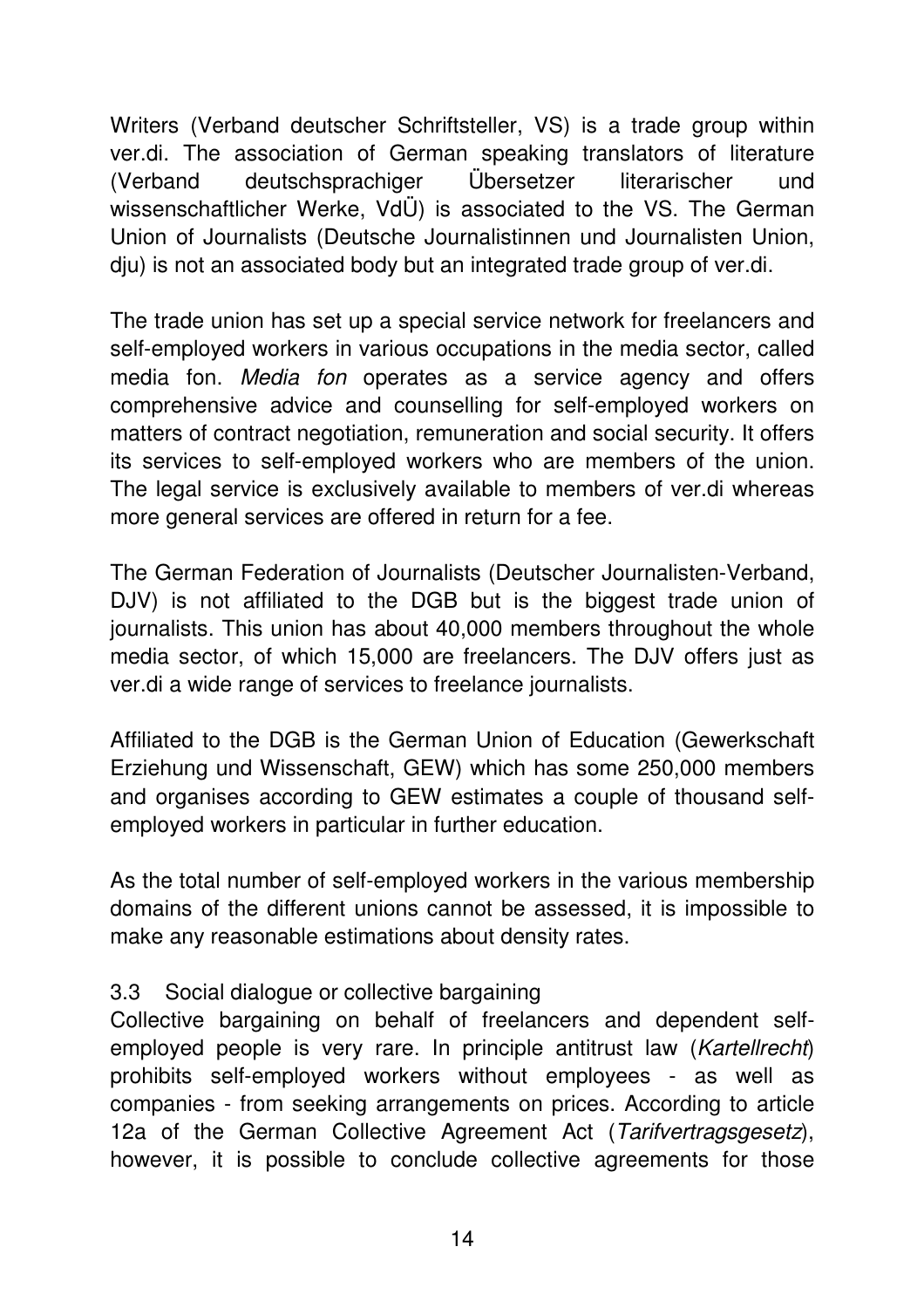persons who are considered by law to be 'similar to an employee'. This covers those freelancers who are economically dependent and usually work exclusively for one client or more than 50% (30% in the media sector) of their income is paid by one client. Based on this article there are a number of company-level agreements in public broadcasting concluded between the trade unions and several public broadcasting companies. The agreements provide collectively agreed rates of pay. According to ver.di these collective agreements are usually honoured by the companies. There is another collective agreement concluded between the DJV, ver.di and the Federation of German Newspaper Publishers (Bundesverband Deutscher Zeitungsverleger, BDZV) and several regional publisher associations. This collective agreement covers self-employed journalists, who are treated before the law as being similar to the employees at daily news papers in western Germany. The agreement provides collectively agreed rates of remuneration for texts and pictures provided by freelance journalists. This agreement is considered by ver.di to be not very meaningful in practice - as in many cases publishers pay less than the agreed rates and freelance journalists working in a highly competitive market rarely consider their position strong enough to insist on being paid the proper rates. However, ver.di considers the agreement useful in so far as it offers an orientation for freelancers about appropriate rates of pay.

There has been an involvement of trade unions in the legislative process which led to the amendment of the Copyright Act (Urheberrechtsgesetz, UrhG) in 2002. According to this amendment, article 32 of the UrhG requires employers and clients to pay a so-called appropriate remuneration (angemessene Vergütung) to the owners of copyright material. This particularly affected not only writers and journalists, but also photographers and other self-employed workers in the media sector. Following negotiations with a number of publishing houses and a mediation process which involved the Federal Ministry of Justice (Bundesministerium der Justiz, BMJ) an agreement was reached between ver.di and nine major publishers of literature about the appropriate remuneration for writers. The agreement (which is legally not a collective agreement) came into force in July 2005 and states that writers are to be paid at least 10% of the net sales price of a hard cover book and 5% of the net price of paperbacks for each copy sold. It also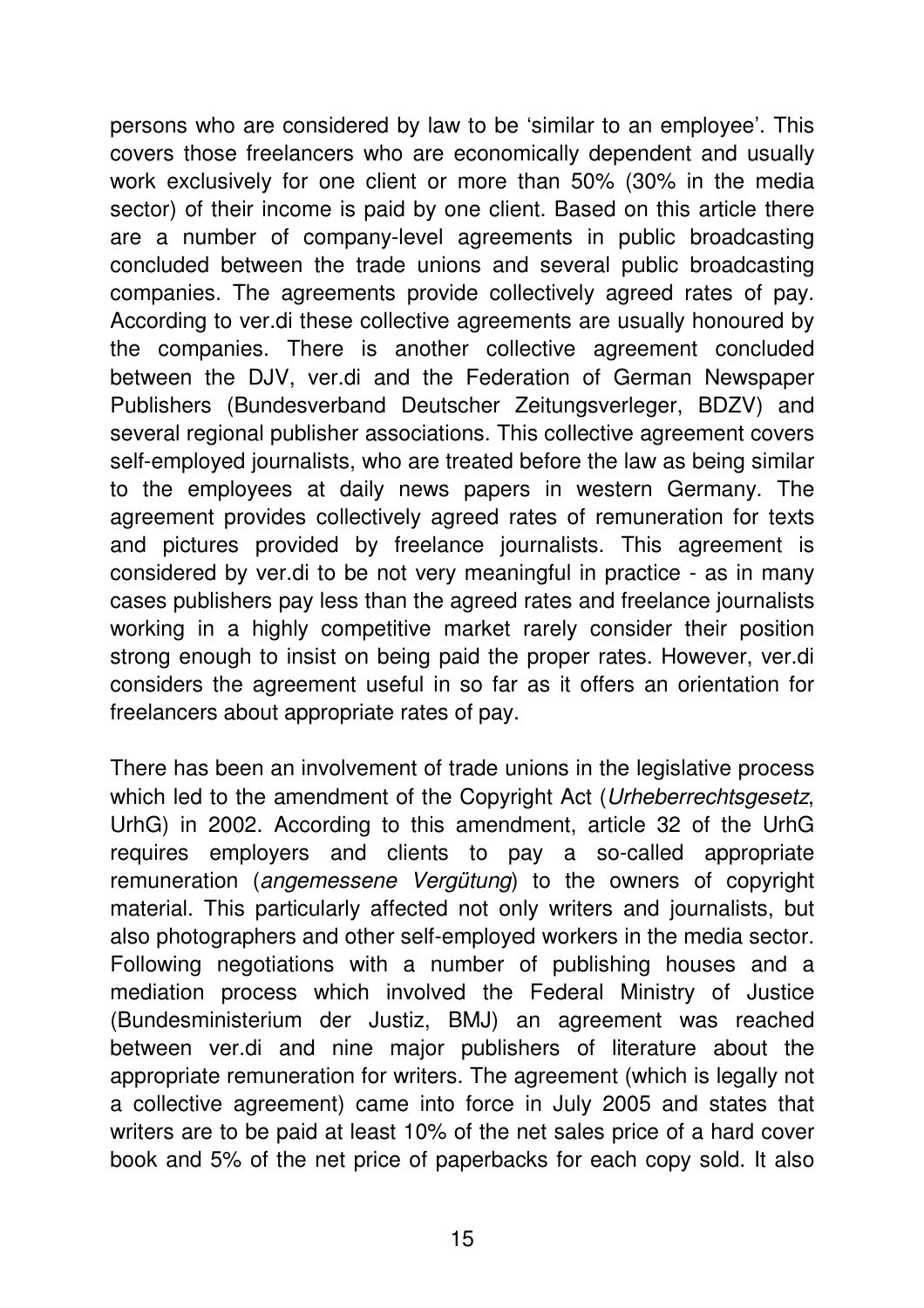contains provisions on how to remunerate writers if their titles are translated or sold to other publishers. Similar negotiations in the film industry and for newspapers have not yet resulted in an agreement.

There are also some regional attempts by ver.di to reach agreements for freelancers in the further education sector, especially for those working at an adult education centre (Volkshochschule).

According to a ver.di spokesperson, there is no social dialogue for selfemployed workers without employees beyond the few examples mentioned above. However, many trade associations lobby parliament when legislation affects their particular interests or they take part in parliamentary hearings. For example, the BfB defends certain regulations which govern the liberal trades, whereas the dlb is engaged in parliamentary hearings concerning the assessment of the situation of children with regard to their linguistic capacities.

## **4 Employment and working conditions**

## 4.1 Wage levels

There are no official data available concerning the wages of selfemployed workers. According to the official income tax statistics (Einkommensteuerstatistik) of 2003 (most recent data available), the average annual income of income tax payers whose income was predominantly from self-employment (with or without employees) was €69,792, compared with €36,781 for those tax payers who did not have income from self-employment. From other research (Betzelt 2006) we know that incomes differ considerably according to occupation. Doctors, for example, earn on average much more than freelance journalists.

# 4.2 Incidence of low-paid jobs

There are no data available on the extent of low pay amongst selfemployed workers. There is, however, a strong indication that low pay exists amongst self-employed workers and is probably even more widespread than amongst waged employees (Betzelt 2006; Fuchs 2006). The 210,000 self-employed workers in the start-ups which are subsidised from EXGZ-funds (see above) can largely be counted as low-paid but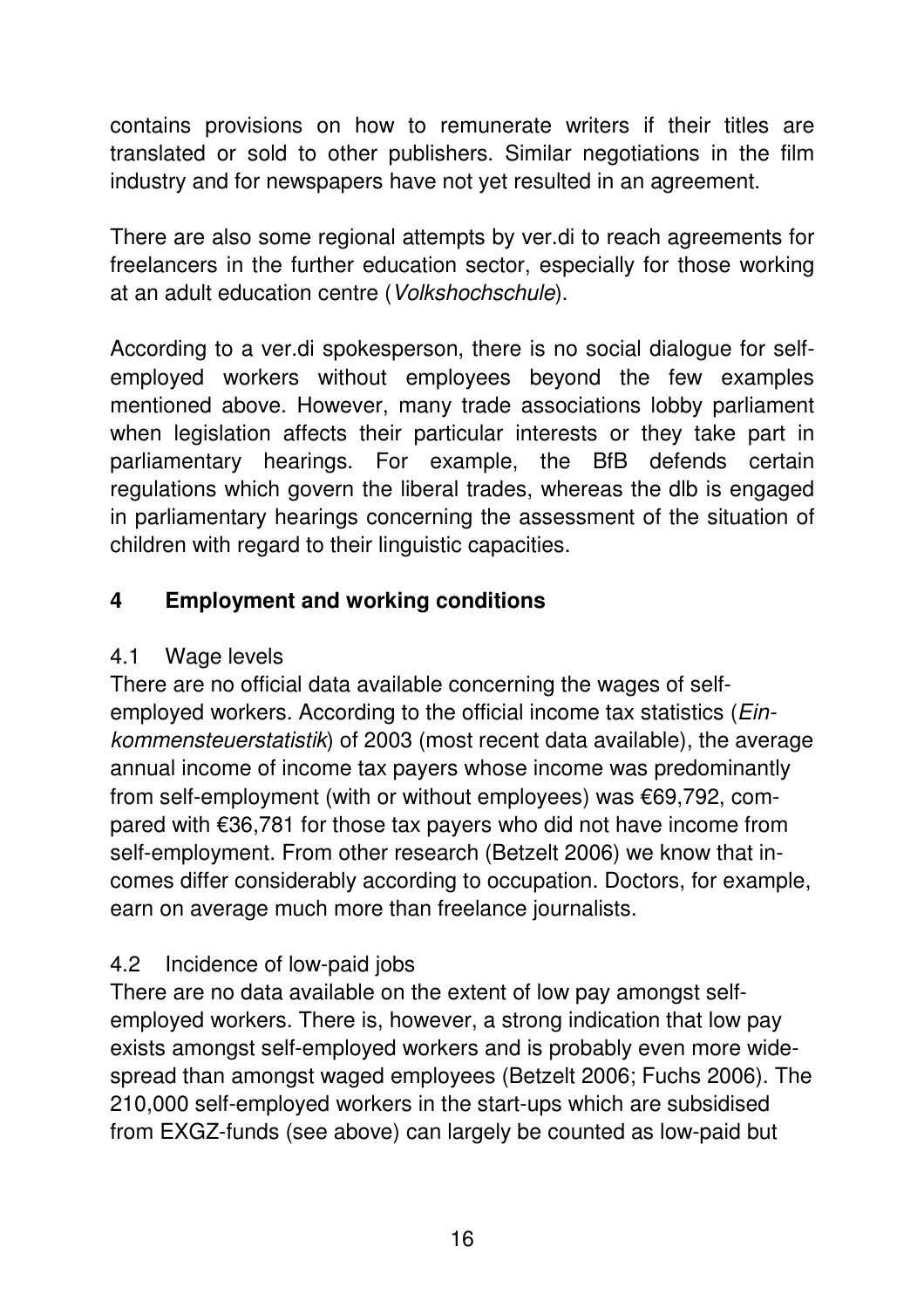are only a fraction of the unknown total number of low-paid selfemployed workers.

#### 4.3 Working hours

There are no statistics available on the working hours of self-employed workers without employees. There are also no figures available on the diffusion of work or of unsocial hours, but it is evident that some occupational groups such as lorry drivers or freelance journalists are particularly affected by work carried out during unsocial hours. However, no occupational statistics on the distribution of hours worked by self-employed workers are available.

According to the 2005 Micro Census of destatis, average weekly working time worked by all self-employed workers was 46 hours compared with 34.5 hours per week worked by waged employees. Whereas 78% of selfemployed people work 40 hours per week and more, only 44% of waged male employees work these hours. Whereas less than 0.5% of waged employees work 70 hours per week or more, 9% of self-employed said in the Micro Census that they worked such long hours. 18% of selfemployed workers work up to 31 hours a week whereas 25% of waged employees do so. This indicates that self-employed people are less likely to work part-time than waged employees.

#### 4.4 Place of work

Again, there are no comparative studies available on the home/office distribution of self-employed workers without employees. The place of work varies according to occupation. Case studies (Henniger/Papouschek 2005) show that freelancers in the media sector are most likely to work at home, whereas software developers most often work in their clients' companies. Because of the diversity of occupations of freelancers it is not possible to draw general conclusions.

## 4.5 Exposure to risks and accidents at work

Whereas self-employed artisans (as for example joiners or carpenters) who are considered to be exposed to certain occupational risks, are legally obliged to join an occupational health and safety agency (Berufsgenossenschaft), other freelance occupations are exempt from this obligation. Freelancers can, however, join on a voluntary basis the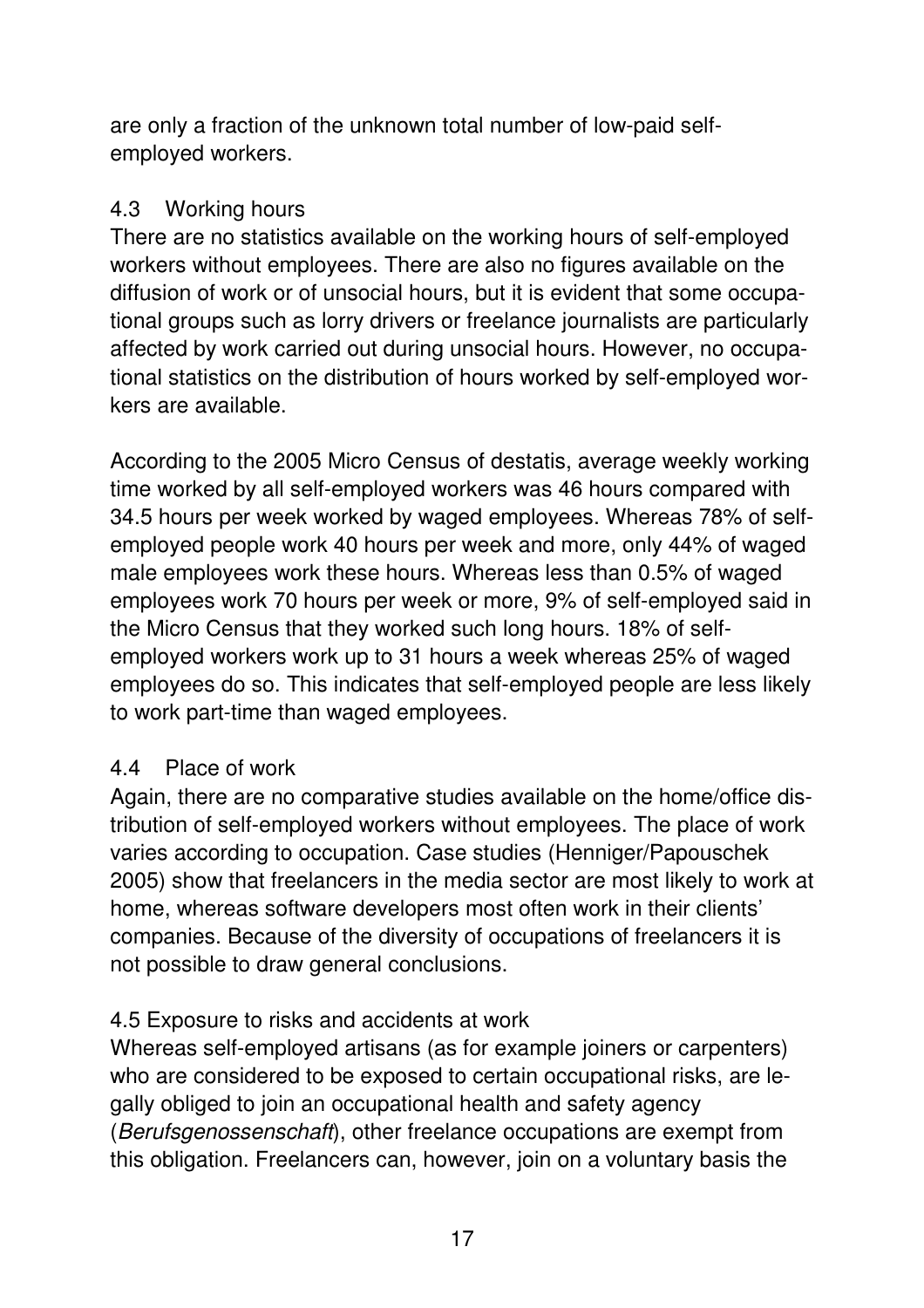occupational health and safety agency for administrative occupations (Verwaltungs-Berufsgenossenschaft, VBG). According to the VGB there are no work accidents rates available for self-employed workers, neither from this agency nor elsewhere.

#### 4.6 Health outcomes

There are no figures available on occupational illness rates for selfemployed workers without employees. The Federal Institute for Occupational Safety and Health (Bundesanstalt für Arbeitsschutz und Arbeitsmedizin, BAuA) commissioned a research project called "selbständig & gesund" (self-employed and healthy). This project ran from July 2004 to June 2006 and aimed to assess the situation of health prevention for self-employed workers, including all self-employed workers with employees and the liberal professions. The BAuA stated that the health risks facing self-employed persons in connection with their work had not previously been the subject of systematic consideration in respect of industrial safety and health regulations.

The European Union issued a recommendation addressed to all member states in February 2003, urging them to develop measures and programmes targeted at appropriate groups. The aim of the project documented here was to provide conceptual and practical support for this process in Germany. To this end, the initial situation and points of departure for the systematic development of preventative measures for self-employed workers was assessed (target groups, prevention needs, existing transfer potential, experience gained with intervention and instruments). In 2006 a research report was published on prevention and the promotion of health in self-employment (Pröll et al. 2006). It was found that self-employed persons are subject to differing combinations of stress, depending on sector and profession, associated with the specific demands arising out of their area of activity (economic insecurity, pressure of responsibility, long working hours etc.). However, compared with the situation of waged employees, self-employed workers report less stress at work than dependent employees. According to a survey on the work situation of employees and self-employed workers (Fuchs 2006), 33% of self-employed workers reported high levels of stress at work compared with 57% of employees.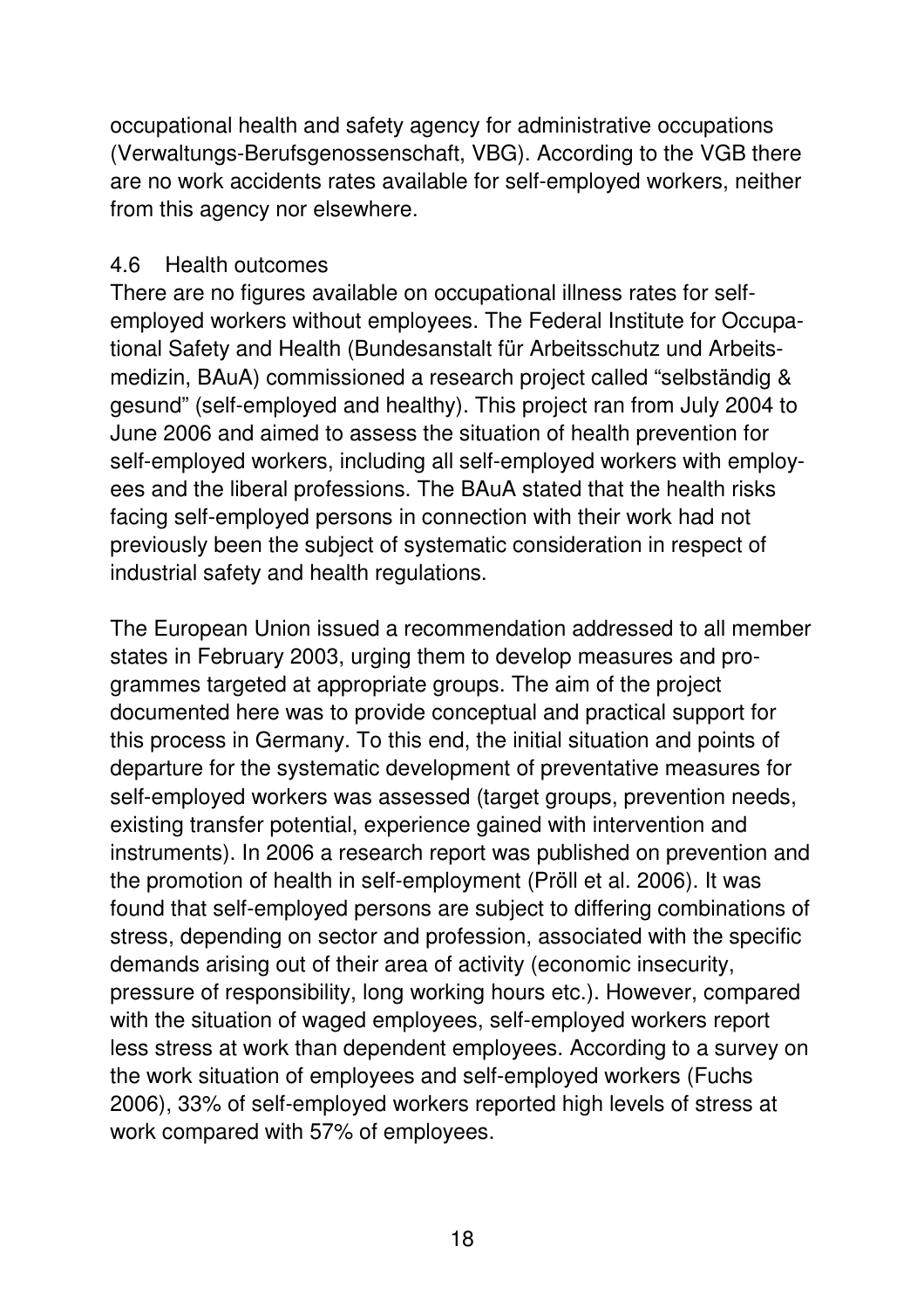#### 4.7 Lifelong learning

There is no data available indicating the extent to which self-employed workers take part in further training or similar educational measures.

#### 4.8 Work-life balance

There is no data available and no data collected (information from the ministry of social affairs). According to survey data (Fuchs 2006) the degree to which self-employed workers report stress related to the organisation of working-time is rather similar to that of dependent employees. 23% of self-employed workers report no stress at work related to working-time compared to 20% of waged employees.

#### 4.9 Job satisfaction

There is no data available on the degree of satisfaction with employment conditions. Survey data (Fuchs 2006) show that 58% of self-employed workers are satisfied with their working conditions, compared with 45% of waged employees. Self-employed workers are less frustrated at work and more often proud of their work than waged employees. However, the degree to which both groups of employees worry about their future is rather similar. A study by Protsch (2006) also concluded that on average self-employed workers are more satisfied with their jobs than waged employees.

## **5 The social partners' positions**

While unions are aware that self-employed workers who can be considered as 'economically dependent employees' are an important group of employees, there are only few attempts to represent them. For many unions, organising self-employed workers is not a priority and they find it hard to connect to the special needs and world views of the diverse groups of self-employed workers without employees. The most advanced representation by unions is found in the media sector as described above. Ver.di has adopted a guideline for the representation of self-employed workers and it has also set up a federal commission on self-employment (Bundeskommission Selbstständige) as a body to represent self-employed workers within the organisation. Integrated in each four-year federal congress there is a separate conference for selfemployed workers.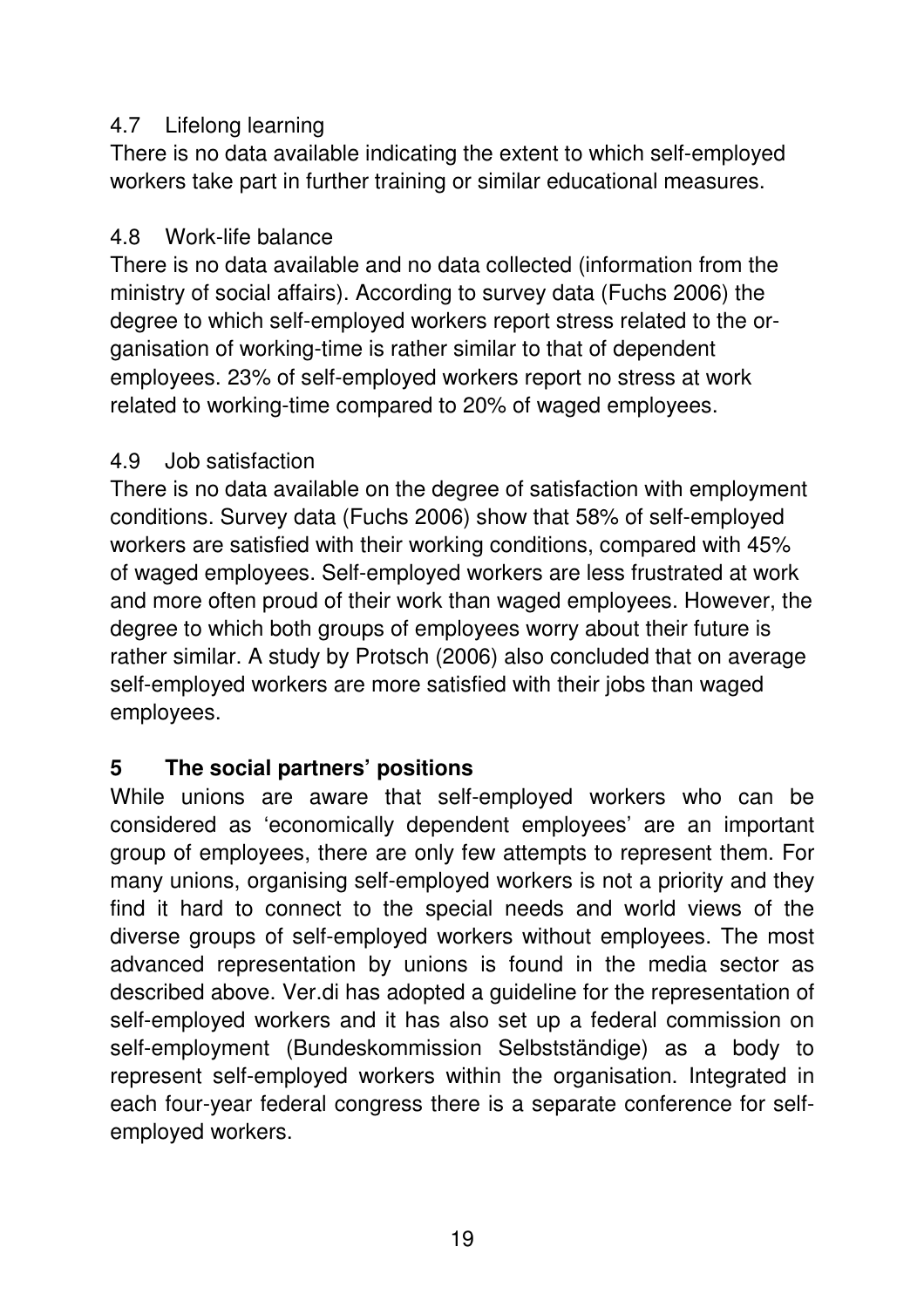Both Ver.di and the DJV are interested in reaching agreements on pay and conditions which cover freelance workers. However, there are no initiatives apart from those described above. Ver.di also promotes transparency with regard to remuneration and has developed guidelines for the remuneration of freelancers in various media professions.

In Germany, a growing concern about the status of 'economically dependent workers' – formally self-employed people who are dependent on one employer (or a few employers) for their income and are not clearly distinguishable from employees as regards the organisation and the content of their jobs – led the Red-Green coalition government to substantially revise the law in 1999. The DGB welcomed the new law on the grounds that it helped to distinguish self-employment from dependent employment. The DGB strongly argued against a further extension of the type of self-employment which is labelled 'economically dependent work'. According to the DGB, such work relationships contribute to so-called wage dumping.

Because most freelancers organised in the unions are from the media sector, changes in the Copyright Law attract major attention by Ver.di as well as the DJV.

Concerning public policies and legislative regulation, the Confederation of German Employers' Associations (Bundesvereinigung der deutschen Arbeitgeberverbände, BDA) initially criticised the government's first draft bill of the Act to Promote Self-Employment. The BDA held that the drafted rules were too complicated and would restrict entrepreneurship. After the government had revised the bill, employers welcomed the amendments to a certain degree; they still, however, demanded a change to the rules on liability. They feared that the contractors of services provided by 'economically dependent workers' would be required to pay their share of the contributions mandated by law, in the event of the social security administration requiring 'economically dependent workers' to be covered by the statutory pension scheme. Once this share is required to be paid for the whole time of contractual relationship (with a maximum of four years), it could bring small companies, in particular, to the brink of bankruptcy.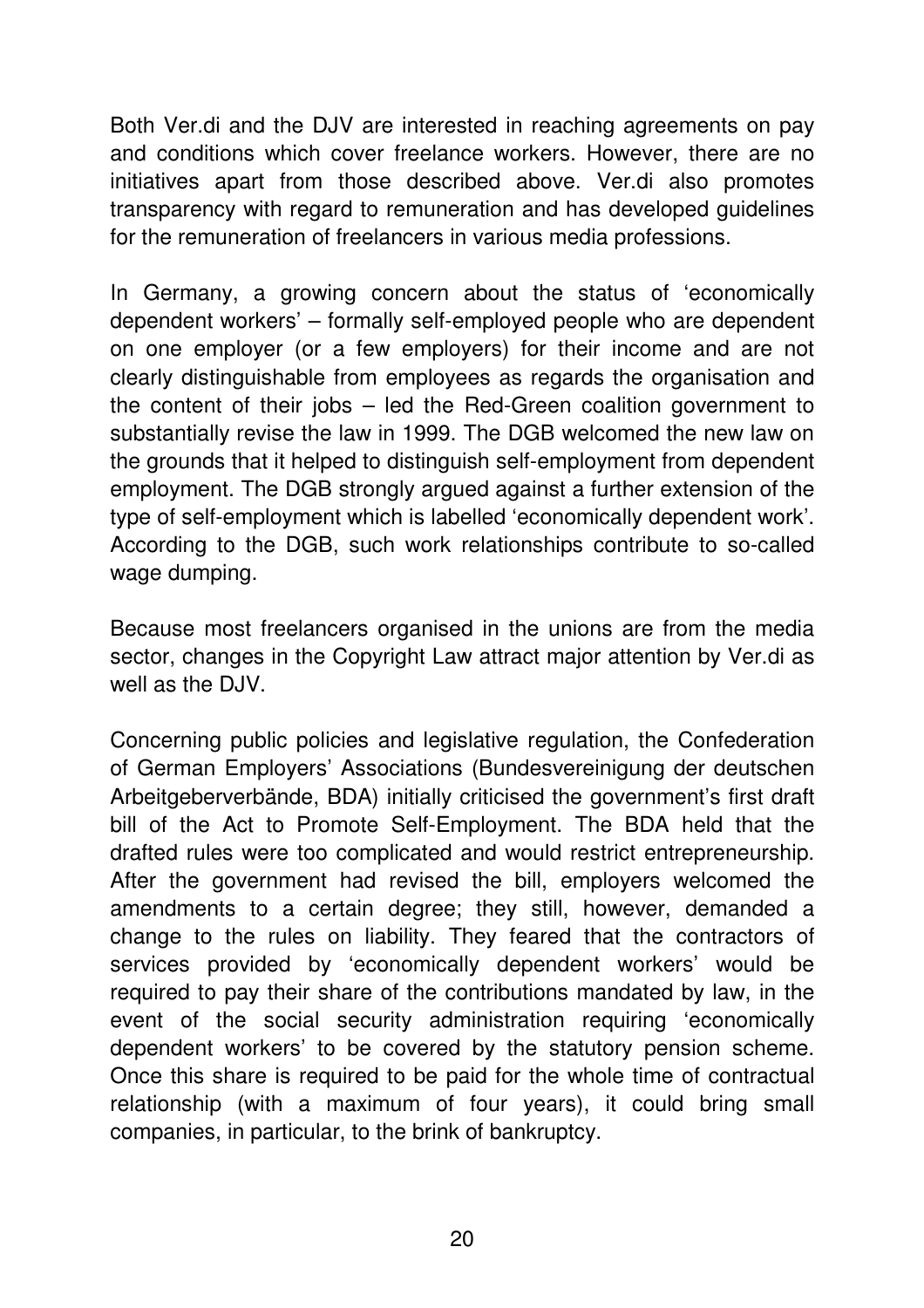#### **6 Commentary**

Self-employment without employees, including 'economically dependent work', is a significant part of overall employment. However, there is hardly any reliable data available. This is largely due to the fact that it is difficult to distinguish the different groups of self-employed workers without employees, "solo entrepreneurs" or freelancers. The category of self-employed workers without employees should be treated with extreme caution, because it covers a wide range of activities and employment relationships. It includes persons who are considered to be involuntarily self-employed and would rather prefer an employment relationship, but also certain occupations where people voluntarily chose self-employment as a means of having more freedom in carrying out their work. It is obvious that doctors and lawyers face different economic situations than freelance journalists, self-employed construction workers or owners of self-service stalls. Beside their formal legal status of selfemployed, many groups of self-employed workers do not have much in common. The term industrial relations does not make much sense for most groups of self-employed workers as there are in general no collective bargaining parties.

#### **References:**

- Betzelt, S. (2006): Flexible Wissensarbeit: AlleindienstleisterInnen zwischen Privileg und Prekarität, Bremen: ZeS Arbeitspapier Nr. 03/2006
- Fuchs, T. (2006): " Was ist gute Arbeit? Anforderungen aus der Sicht von Erwerbstätigen" INQA-Bericht Nr. 19; Dortmund/Berlin/Dresden
- Henninger A., Papouschek U. (2005): Entgrenzung als allgemeiner Trend? Mobile Pflege und Arbeit in der Medien- und Kulturindustrie im Vergleich, Bremen: ZeS-Arbeitspapier Nr. 05/2005
- Pröll, et al. (2006): Zweiter Werkstattbericht zum BAuA-Forschungsvorhaben F2108 "Beiträge zur Umsetzung der Empfehlung des Rates der EU zur Verbesserung des Gesundheitsschutzes und der Sicherheit Selbstständiger am Arbeitsplatz", Sozialforschungsstelle Dortmund, 5. Oktober
- Protsch, P. (2006): Lebens- und Arbeitsqualität von Selbstständigen. Objektive Lebens- und Arbeitsbedingungen und subjektives Wohlbefinden einer heterogenen Erwerbsgruppe. WZB-discussion-paper SP I 2006- 106, Berlin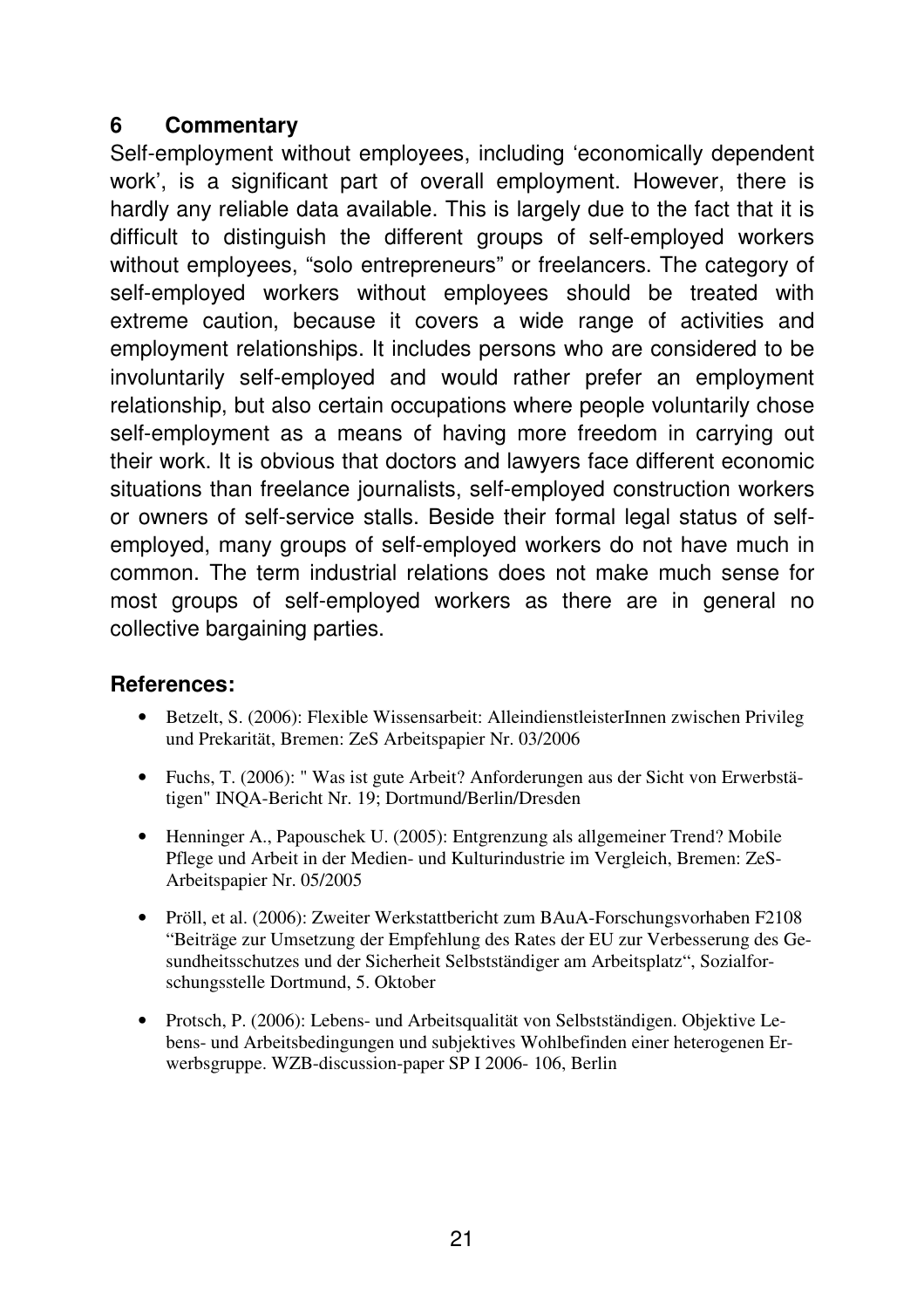#### **7 Annex - Questionaire**

#### **1. Legal provisions and social security**

- 1. Please provide the definition of self-employed workers which is applicable in your country.
- 2. Briefly indicate the main differences, if any, in the social security regime of self-employed workers with no employees compared with: a) employees; b) self-employed with employees.

#### **If relevant, please mention whether there are significant differences across sectors/occupations (for instance, crafts workers, salespersons, etc.).**

#### **If no specific treatments/protections are envisaged for self-employed workers without employees, please very briefly sketch the general regime which apply.**

3. Please indicate the existence of any particular legal forms of employment which cover contractual relationships which are commonly regarded to be mid-way between dependent employment and self-employment (if necessary, see for a longer discussion of the concept the EIRO comparative study 'Economically dependent workers', employment law and industrial relations').

#### **If such legal forms of employment are present, please report:**

- a. whether they are commonly considered as economically dependent employment;
- b. specify the main features of such forms of employment and whether they enjoy specific social security regime and, if relevant, the basic features of such special regime (please refer this illustration to the answer given to question 1.2 above).
- c. indicate any rules which generally apply to this kind of employment as for: a) working time and vacation; b) maternity and parental leave; c) sick pay and leave for sickness

#### **2. Recent trends in self-employment with no employees**

- 1. Please provide data on recent trends in self-employment (since 2000):
- 2. Please report, according to available research and studies,
	- a. the distribution of self-employment without employees across sectors and occupations;
	- b. whether self-employment without employees has either increased or decreased significantly in recent years (since 2000) in specific:
		- Sectors and activities.
		- Occupations (International Standard Classification of Occupations ISCO 88, at one digit).

and in specific groups of workers defined by:

- Gender (men/women).
- Age groups (younger/older; 14-24, 25-54, 55-64; 65 and over).
- Nationality (nationals/foreign nationals).
- Other relevant dimensions to be specified.
- 3. Based on existing research and studies, please provide any available data on the diffusion and recent trends of:
	- a. All legal forms of employment indicated in section 1.3 above (contractual relationships mid-way between dependent employment and self-employment and economically dependent employment), specifying whether they concentrate in any sectors and/or occupations.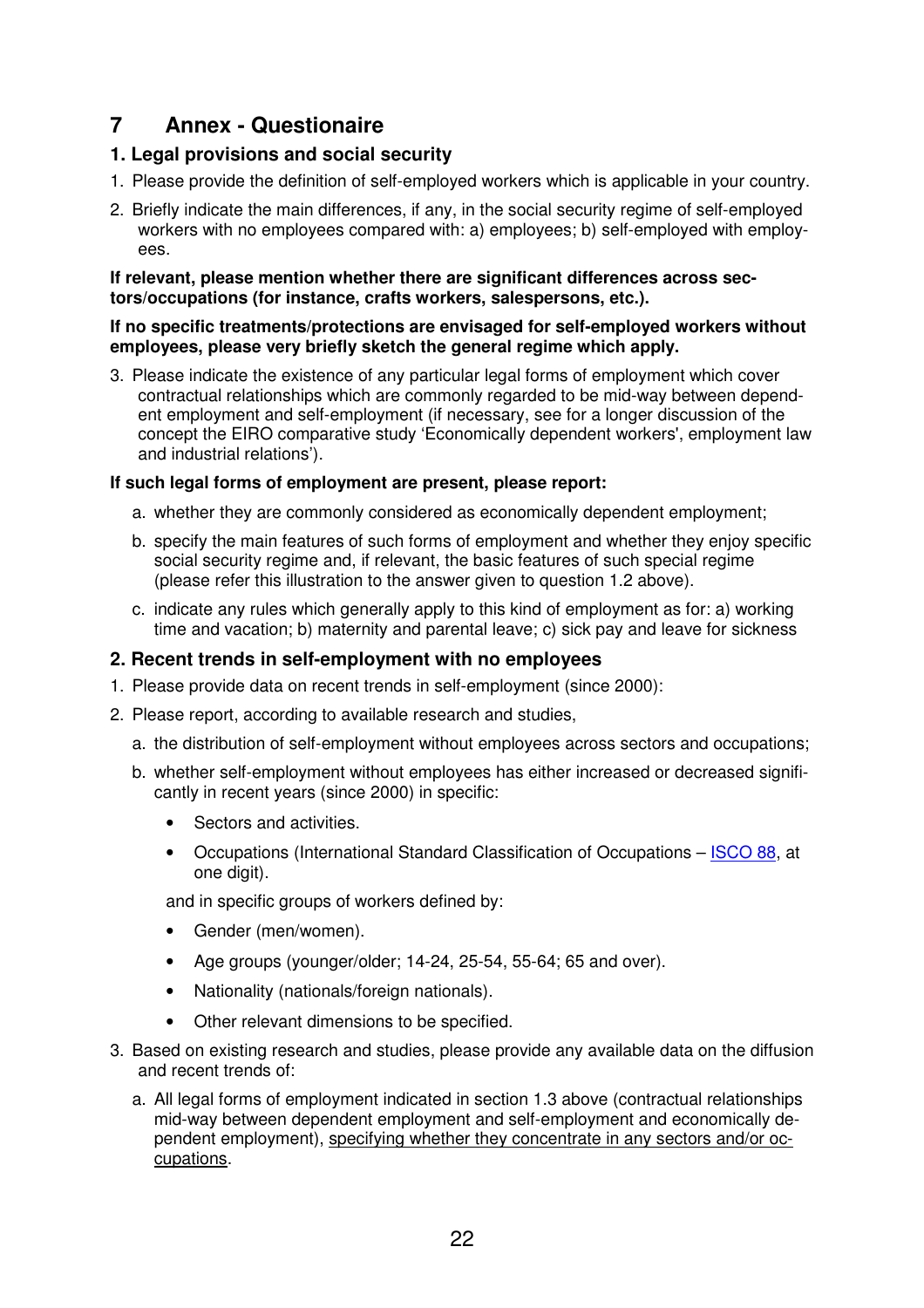b. 'Bogus self-employment', i.e. formal self-employment which is fraudulently used to disguise contractual relationships which should be properly registered as dependent employment, in order to avoid the protections and costs (both wage and social contributions) connected with the latter, specifying whether it concentrates in any sectors and/or occupations.

#### **3. Collective representation and collective bargaining**

- 4. NCs are requested to indicate the main collective representation organisations of employed workers with no employees or of the workers with the special contractual relationships illustrated above in section 1.3. In particular, they should provide information on:
	- a. The type of associations (trade associations or trade unions).
	- b. The associational domains of each of such associations: territorial, sectoral, occupational, professional, etc.
	- c. Membership and membership rates.
	- d. Any forms of social dialogue or collective bargaining these associations engage in, specifying:
		- The levels at which such activities take place (national, sectoral, territorial, company).
		- The actors they engage in these activities with (public authorities, employers associations, single employers).
		- The topics typically covered by these activities.
		- The typical outcomes of such activities (joint documents and declarations, guidelines, agreements, etc.)
		- A brief description of the content of some (two or three) of the main and most recent of such documents.

#### **4. Employment and working conditions**

- 5. **Wage levels**, of self-employed workers without employees compared with the national average.
- 6. The **incidence of low-paid jobs** (that is, according to the OECD definition, jobs which pay less than two-third of the median wage) among self-employed workers without employees compared with the national average.
- 7. **Working hours**, of self-employed workers without employees compared with the national average:
	- a. Average hours actually worked per week.
	- b. Diffusion of long working hours (more than 10 hours a day).
	- c. Diffusion of work at unsocial hours (night, weekend).
- 8. **Place of work** of self-employed workers without employees compared with the national average:
	- a. Home/office distribution.
- 9. Exposure to **risks and accidents at work** of self-employed workers without employees compared with the national average:
	- a. Work accident rates.
- 10. **Health outcomes**, work-related health problems and occupational illnesses of selfemployed workers without employees compared with national average: